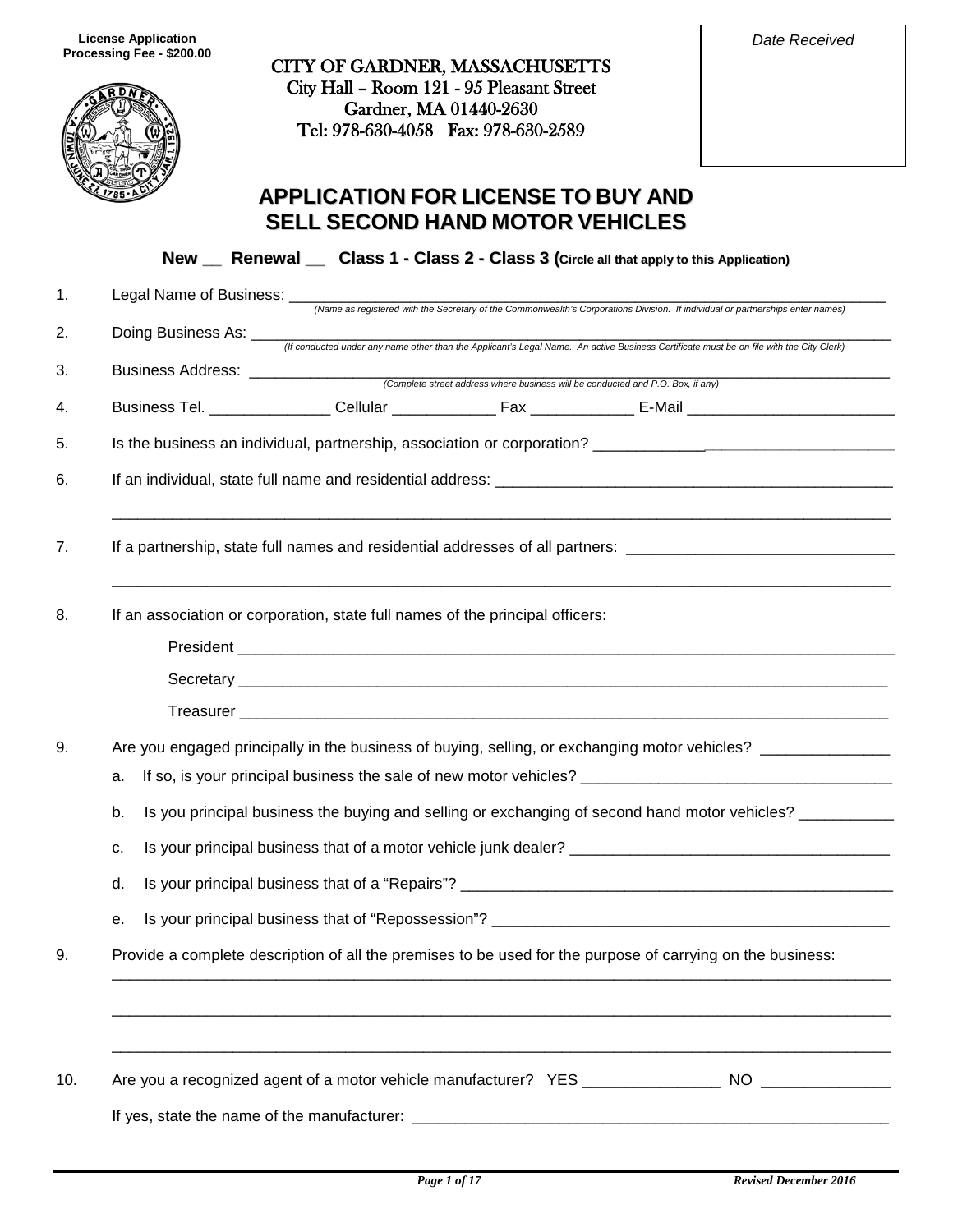| 11. |                                                                                                                                                                                                                           |  |  |  |
|-----|---------------------------------------------------------------------------------------------------------------------------------------------------------------------------------------------------------------------------|--|--|--|
| 12. | Have you ever applied for a license to deal in second hand motor vehicles or parts thereof? YES _____ NO_____                                                                                                             |  |  |  |
|     |                                                                                                                                                                                                                           |  |  |  |
|     | Did you receive a license? YES NO For what year?                                                                                                                                                                          |  |  |  |
| 13. | Has any license issued to you in Massachusetts or any other state to deal in motor vehicles or parts thereof ever<br>been suspended or revoked? YES ________ NO ________ If yes, please explain: ________________________ |  |  |  |

## **Provide the following items/documentation with the completed Application form:**

- **Applicable License Application Processing Fee(s)**, check payable to *"City of Gardner"*
- **Surety Bond** in the amount of **\$25,000** executed by a surety company authorized to transact business in Massachusetts, or other equivalent proof of financial responsibility satisfactory to the municipal licensing authority. A separate bond shall be required for each different name under which the dealer conducts his business. (Applies only to Class 2 Dealers).
- **State and Federal Tax Certification Affidavit**<br> **City of Gardner PERMIT/APPLICATION GOOD**
- □ City of Gardner **PERMIT/APPLICATION GOOD STANDING CERTIFICATE**<br>□ Criminal Offender Record Information (CORI) Authorization form.
- **Criminal Offender Record Information (CORI) Authorization form.**
- **Workers Compensation Insurance Affidavit: General Businesses**
- **Parking Plan** (scaled 1" = 40 ft.) showing Building Department-approved parking layout. Six (6) copies shall be reduced to either 8½" x 11", or if applicable, 11" x 17".
- Site Plan (scaled 1" = 40 ft.) showing all available parking, driveways, entrances and exits, building location, etc. Six (6) copies shall be reduced to either 8½" x 11", or if applicable, 11" x 17".
- **□ 20ning Opinion** from the Building Commissioner.<br>□ Planning Board and/or Board of Appeals Decisions
- Planning Board and/or Board of Appeals Decisions *(if applicable).*

**THE APPLICANT CERTIFIES THAT ALL STATE TAX RETURNS HAVE BEEN FILED AND ALL STATE AND LOCAL TAXES REQUIRED BY LAW HAVE BEEN PAID AND AGREES TO COMPLY WITH THE TERMS OF ITS LICENSE AND APPLICABLE LAW, AND ALL RULES AND REGULATIONS PROMULGATED THERETO. APPLICANT FURTHER CERTIFIES THAT THE INFORMATION CONTAINED IN THIS APPLICATION IS TRUE AND ACCURATE AND ALSO AUTHORIZE THE LICENSING AUTHORITY OR ITS AGENTS TO CONDUCT WHATEVER INVESTIGATION IS NECESSARY TO VERIFY THE INFORMATION CONTAINED IN THIS APPLICATION.**

**SIGNED UNDER THE PAINS AND PENALTIES OF PERJURY.**

|                                                                     | <i>DATE SIGNED</i>                                                                                                   |
|---------------------------------------------------------------------|----------------------------------------------------------------------------------------------------------------------|
| INDIVIDUAL, PARTNER OR AUTHORIZED CORPORATE<br>OFFICER OR APPLICANT |                                                                                                                      |
|                                                                     | OR                                                                                                                   |
| <b>SOCIAL SECURITY NUMBER</b>                                       | EMPLOYER IDENTIFICATION NUMBER (EIN)                                                                                 |
|                                                                     | License Fee must be submitted with this form. Make check payable to City of Gardner. Mail completed Application Form |

**License Fee must be submitted with this form. Make check payable to** *City of Gardner***. Mail completed Application Form, along with all required documentation and check to:** *City Clerk, 95 Pleasant Street, Room 121, Gardner, MA 01440.*

**NOTICE:** The filing of this application confers no rights on the part of the Applicant to undertake any activities until the license has been granted. The issuance of a license under this section or sections is subject to the Applicant's compliance with all other applicable Federal, State or local statutes, ordinances, bylaws, rules or regulations. The Licensing Authority reserves the right to request any additional information it reasonably deems appropriate for the purpose of determining the terms and conditions of the License and its decision to issue a License. The provisions of G.L. c.152 requires the filing of a Workers' Compensation Insurance Affidavit with this application. Failure to file the Affidavit, along with any other required information and/or documentation, **shall be sufficient cause for the denial of the License application**.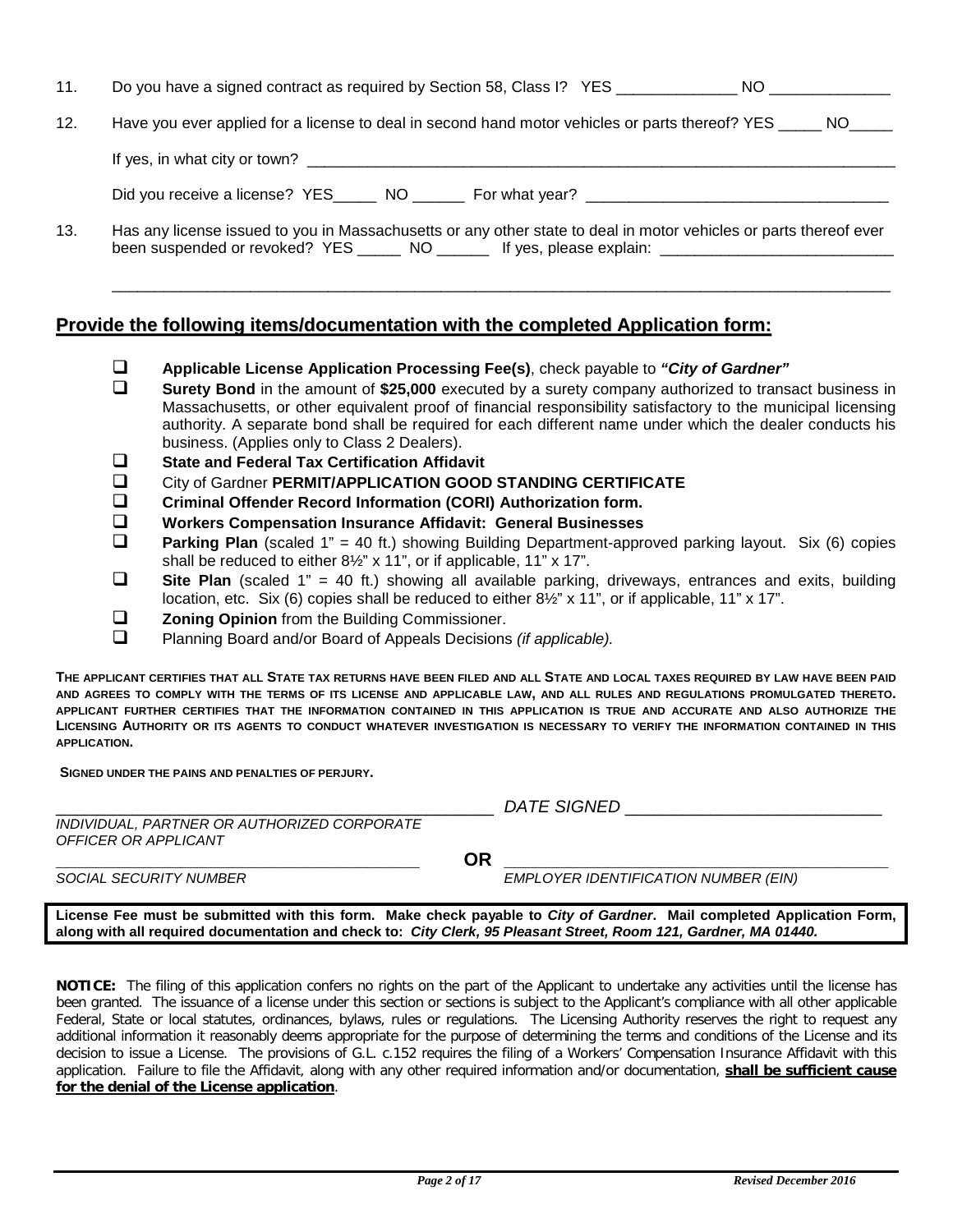## **STATE TAX CERTIFICATION AFFIDAVIT**

|                                   | <b>Federal Identification Number</b> |
|-----------------------------------|--------------------------------------|
|                                   |                                      |
|                                   |                                      |
|                                   |                                      |
|                                   |                                      |
|                                   |                                      |
|                                   |                                      |
|                                   |                                      |
|                                   |                                      |
|                                   |                                      |
|                                   |                                      |
|                                   |                                      |
|                                   |                                      |
| State whether the applicant is a: |                                      |

You must complete the following certifications and have the signature(s) notarized on the lines below. Any certification that does not apply to you, write N/A in the blanks provided. Each section must be signed by an authorized agent of the entity and the FORM MUST BE NOTARIZED.

### **FEDERAL TAX CERTIFICATION AFFIDAVIT**

| certify under the pains and penalties of perjury that                           | , to my best knowledge and |  |
|---------------------------------------------------------------------------------|----------------------------|--|
| (authorized agent)                                                              | (applicant)                |  |
| belief, has/have complied with all United States Federal taxes required by law. |                            |  |
|                                                                                 | Date:                      |  |

Applicant Authorized Person's Signature

COMMONWEALTH OF MASSACHUSETTS COUNTY OF WORCESTER

On this \_\_\_ day of \_\_\_\_\_\_\_\_\_\_, 20\_\_, before me, the undersigned notary public, personally appeared\_\_\_\_\_\_\_\_\_\_\_\_\_\_\_\_\_\_\_\_\_\_\_\_\_\_\_\_\_\_\_\_\_\_\_\_\_, proved to me through satisfactory evidence of identification, which was \_\_\_\_\_\_\_\_\_\_\_\_\_\_\_\_\_\_\_\_\_\_\_\_\_\_\_\_\_\_\_\_\_\_, to be the person(s) whose name is signed on the preceding and acknowledged to me that he/she signed it voluntarily for its stated purpose.

(SEAL)

\_\_\_\_\_\_\_\_\_\_\_\_\_\_\_\_\_\_\_\_\_\_\_\_\_\_\_\_\_\_\_\_\_\_\_\_\_ Signature of Notary Public

\_\_\_\_\_\_\_\_\_\_\_\_\_\_\_\_\_\_\_\_\_\_\_\_\_\_\_\_\_\_\_\_\_\_\_\_\_\_

Commission Expires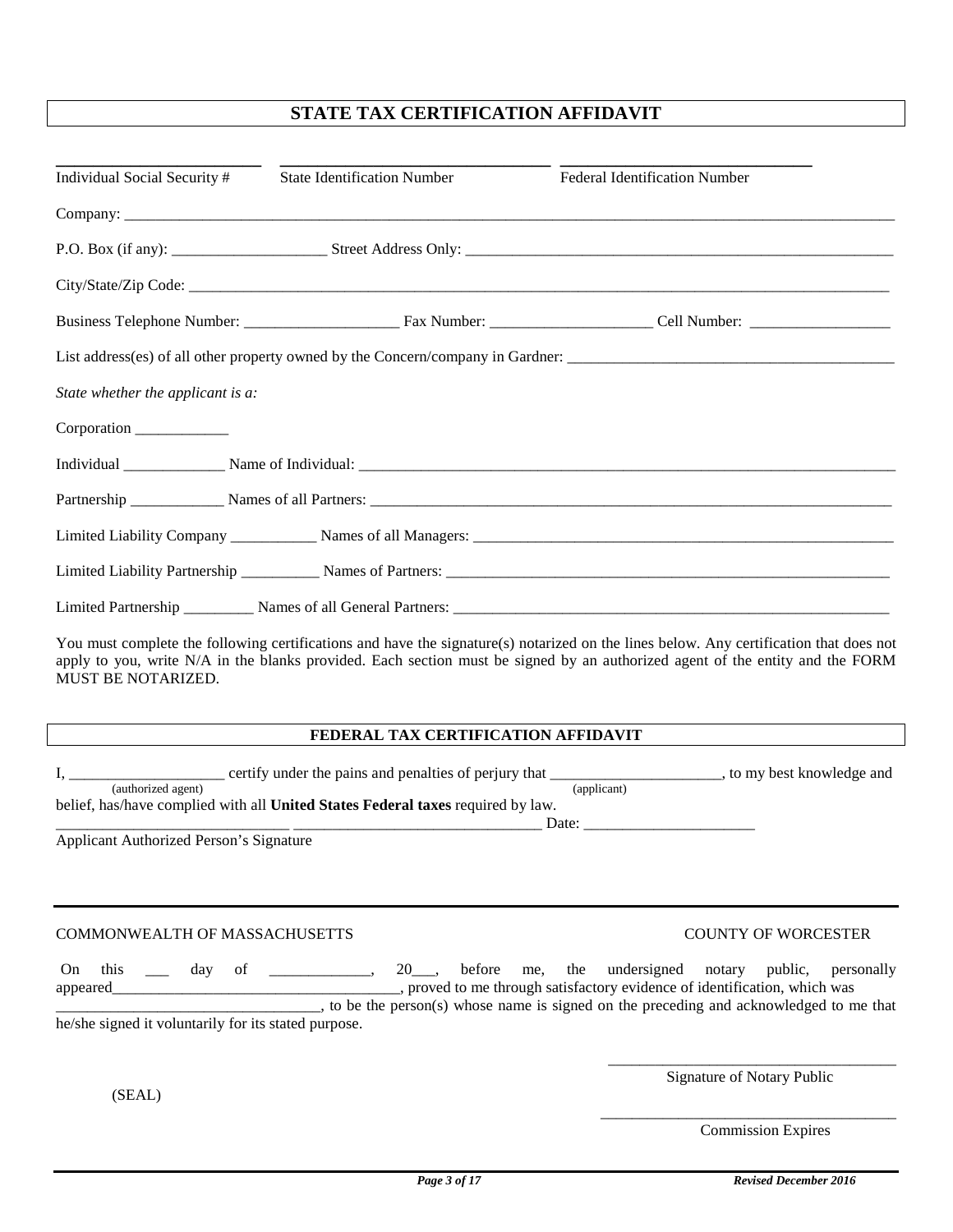

City of Gardner Treasurer/Tax Collector

95 Pleasant Street, Gardner, MA 01440 (978) 630-4016

# PERMIT/APPLICATION GOOD STANDING CERTIFICATION

License/Permit Applicant Name:

Address:

License/Permit for which you are applying:

*Applicants for Building Permits, Site Plan Review, Special Permits, Variances, Conservation Permits, and Water or Sewer Connection Permits must include the following information:*

Property Owner Name:

Property Address:

For City of Gardner Use Only:

 The above named applicant and/or property owner *is* in good standing with all municipal taxes, assessments, betterments, and other municipal fees and/or fines.

> \_\_\_\_\_\_\_\_\_\_\_\_\_\_\_\_\_\_\_\_\_\_\_\_\_\_\_\_\_\_\_\_\_\_\_\_\_\_\_\_ City Collector

> \_\_\_\_\_\_\_\_\_\_\_\_\_\_\_\_\_\_\_\_\_\_\_\_\_\_\_\_\_\_\_\_\_\_\_\_\_\_\_\_ Health Department/Liquor License Commission

<u> 1980 - Johann Barn, fransk politik (f. 1980)</u>

\_\_\_\_\_\_\_\_\_\_\_\_\_\_\_\_\_\_\_\_\_\_\_\_\_\_\_\_\_\_\_\_\_\_\_\_\_\_\_\_ Civil Enforcement Officer

 $\Box$  The above named applicant and/or property owner has entered into a payment plan with the City for all past due municipal taxes, assessments, betterments, and other municipal fees. A copy of said payment plan is attached.

> \_\_\_\_\_\_\_\_\_\_\_\_\_\_\_\_\_\_\_\_\_\_\_\_\_\_\_\_\_\_\_\_\_\_\_\_\_\_\_\_ City Collector

 $\Box$  The above named applicant and/or property owner *is not* in good standing with all municipal taxes, assessments, betterments, and other municipal fees.

> \_\_\_\_\_\_\_\_\_\_\_\_\_\_\_\_\_\_\_\_\_\_\_\_\_\_\_\_\_\_\_\_\_\_\_\_\_\_\_\_ City Collector

> \_\_\_\_\_\_\_\_\_\_\_\_\_\_\_\_\_\_\_\_\_\_\_\_\_\_\_\_\_\_\_\_\_\_\_\_\_\_\_\_ Health Department/Liquor License Commission

> \_\_\_\_\_\_\_\_\_\_\_\_\_\_\_\_\_\_\_\_\_\_\_\_\_\_\_\_\_\_\_\_\_\_\_\_\_\_\_\_ Civil Enforcement Officer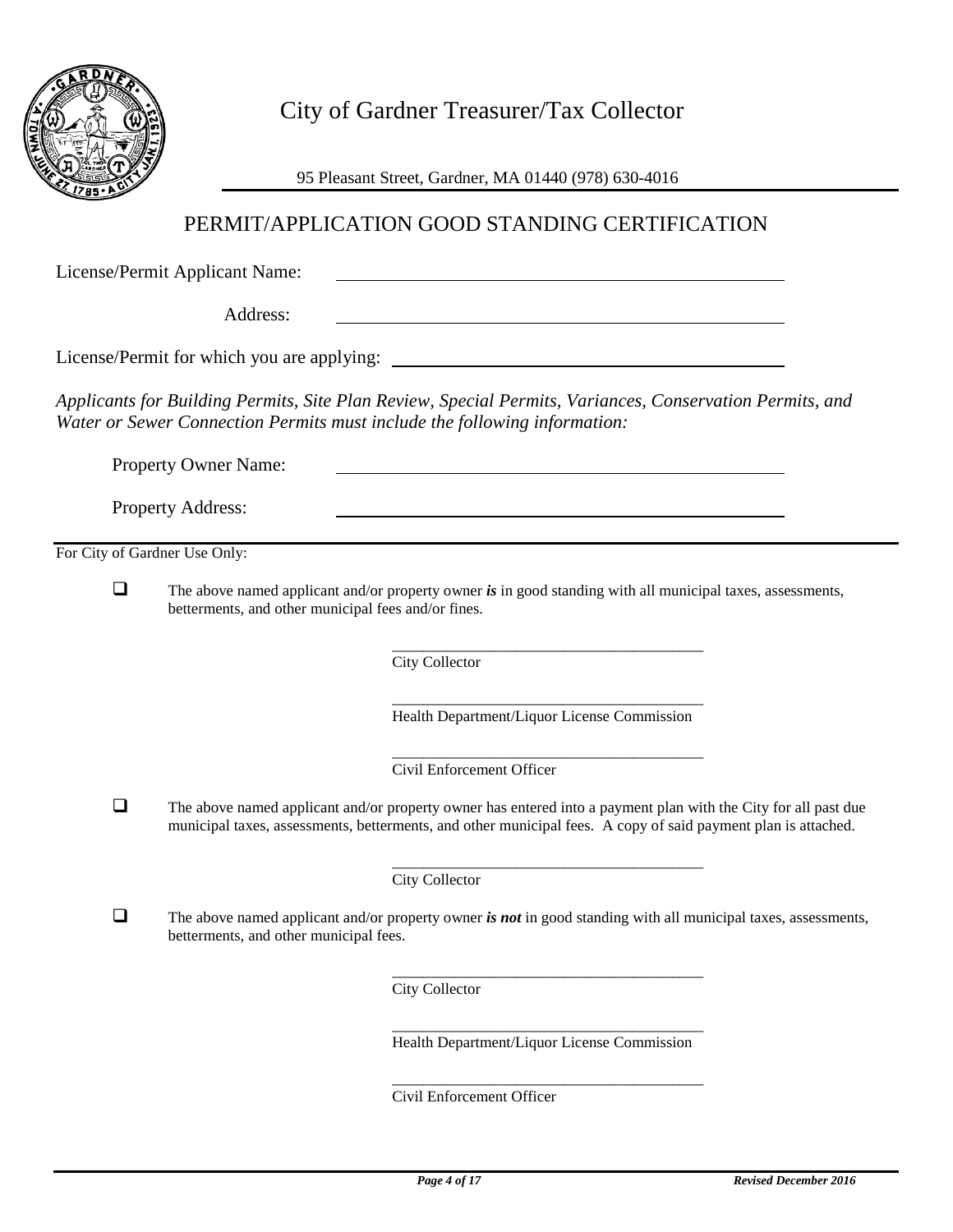*List all properties in the City of Gardner in which the Property Owner or the Property Owner's immediate family (spouse) has an ownership or beneficial interest (i.e. owner, trustee, beneficiary, stockholder, etc.) This section must be completed.* 

| <b>Property/Street Address</b> | <b>Owner Name</b> | <b>Interest</b> |
|--------------------------------|-------------------|-----------------|
| Example. 1234 Main St.         | John Smith        | Trustee         |
|                                |                   |                 |
|                                |                   |                 |
|                                |                   |                 |
|                                |                   |                 |
|                                |                   |                 |
|                                |                   |                 |
|                                |                   |                 |
|                                |                   |                 |
|                                |                   |                 |
|                                |                   |                 |
|                                |                   |                 |
|                                |                   |                 |

Use additional pages if necessary.

*City of Gardner Assessor Verification:*

*I verify that the above list appears to be an accurate list of all properties in the City of Gardner in which the Property Owner or the Property Owner's immediate family has an ownership interest.*

| <b>City Assessor</b> | Date |
|----------------------|------|
|                      |      |

\_\_\_\_\_\_\_\_\_\_\_\_\_\_\_\_\_\_\_\_\_\_\_\_\_\_\_\_\_\_\_\_\_\_\_\_\_\_\_\_\_\_\_\_ \_\_\_\_\_\_\_\_\_\_\_\_\_\_\_\_\_\_\_\_\_\_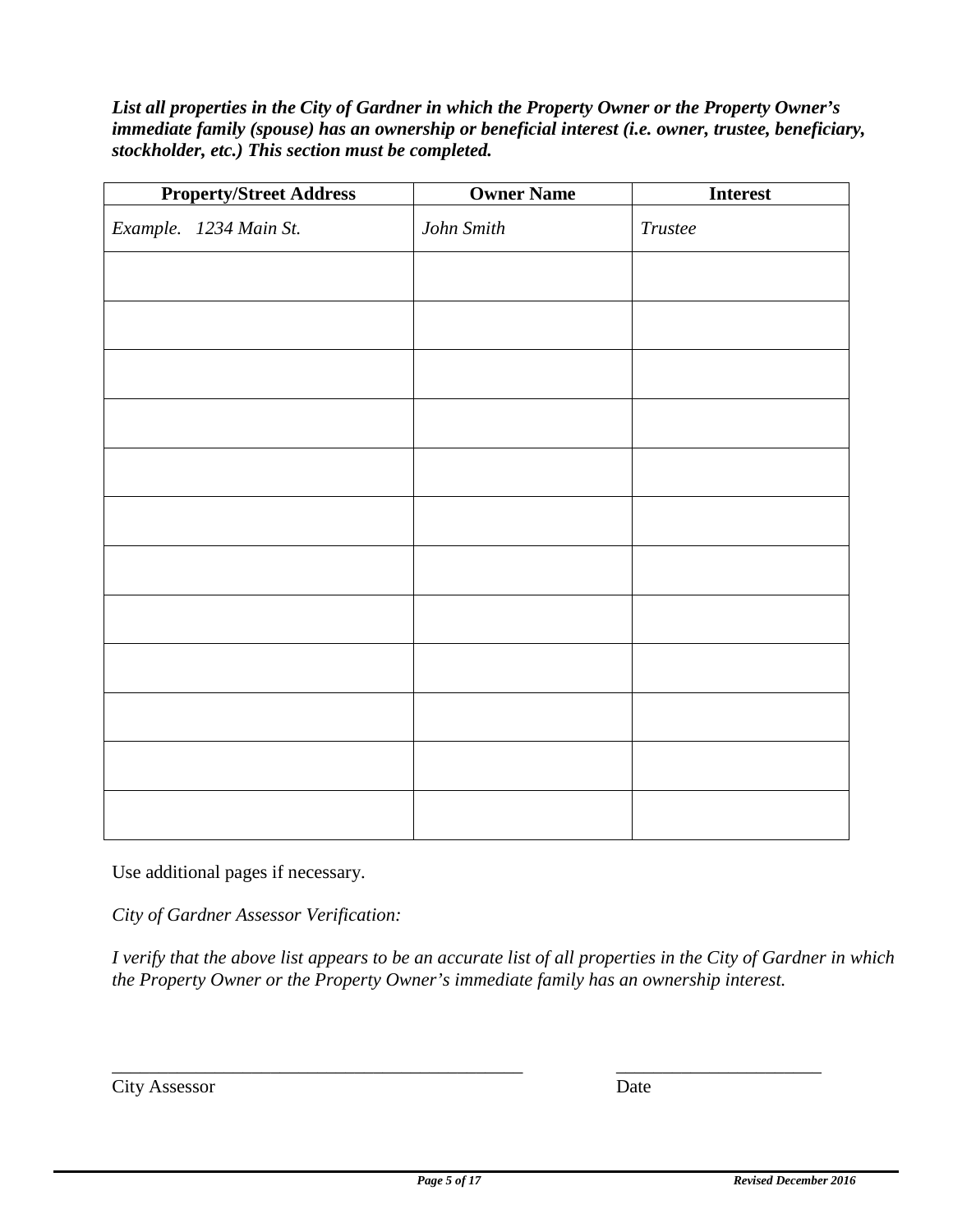# **CRIMINAL OFFENDER RECORD INFORMATION**

THE CITY OF GARDNER - POLICE DEPARTMENT has been certified by the Criminal History Systems Board for access to **ALL** conviction data. As an applicant for a MOTOR VEHICLES DEALERS LICENSE, I understand that a record check will be conducted for conviction information only and that it will not necessarily disqualify me as a candidate for the license. My signature below authorizes the City of Gardner Police Department to obtain any and all conviction information maintained by the Criminal History Systems Board about me and to provide any such information to the licensing authority.

## **APPLICANT INFORMATION**

| <b>LAST NAME</b>            | <b>FIRST NAME</b>    | MI                                                     |
|-----------------------------|----------------------|--------------------------------------------------------|
| (MAIDEN NAME IF APPLICABLE) |                      |                                                        |
|                             |                      |                                                        |
| APPLICANT SIGNATURE         |                      |                                                        |
|                             | <b>CHSB USE ONLY</b> | RECORD ATTACHED: NO RECORD _____ DATE ________________ |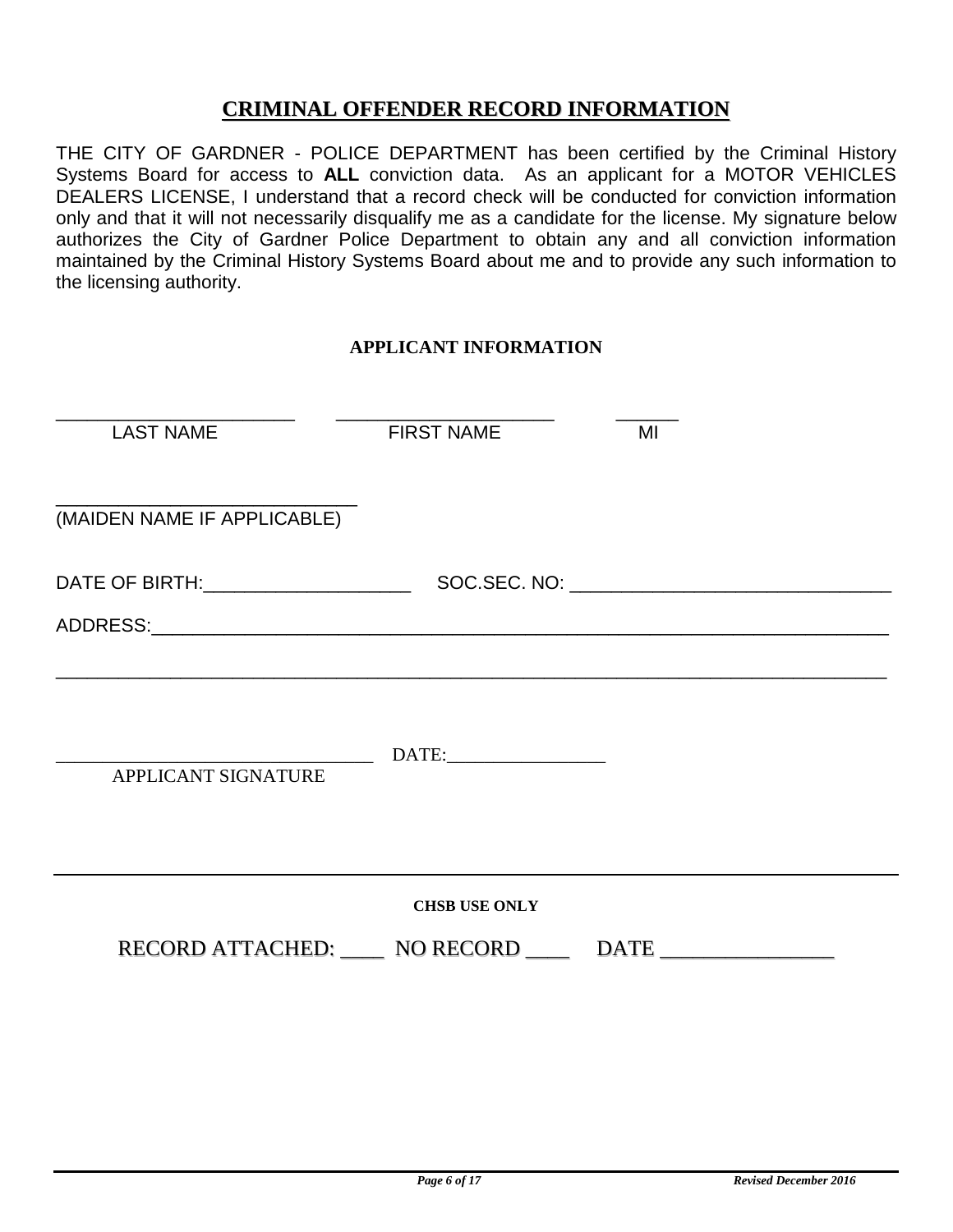#### **PART I. ADMINISTRATION OF THE GOVERNMENT**

#### **TITLE XX. PUBLIC SAFETY AND GOOD ORDER**

#### **CHAPTER 140. LICENSES**

#### SALE OF SECOND HAND MOTOR VEHICLES

#### **Chapter 140: Section 57. Necessity; exceptions; auctions; reports**

Section 57. No person, except one whose principal business is the manufacture and sale of new motor vehicles but who incidentally acquires and sells second hand vehicles, or a person whose principal business is financing the purchase of or insuring motor vehicles but who incidentally acquires and sells second hand vehicles, shall engage in the business of buying, selling, exchanging or assembling second hand motor vehicles or parts thereof or allow any property under his control to be used as a place of sale or display of motor vehicles without securing a license as providing in section fifty-nine. This section shall apply to any person engaged in the business of conducting auctions for the sale of motor vehicles, and to any person engaged in the business of leasing or renting motor vehicles and who, as an incident to such business, sells or offers to sell any such lease or rental vehicle to the public. All sales of second-hand motor vehicles or parts thereof made by any person referred to in this section shall be reported weekly to the registrar of motor vehicles on such forms as may be prescribed by him.

#### **Chapter 140: Section 58. Classes**

Section 58. (a) Licenses granted under sections 59 and 59A shall be classified in accordance with subsections (b) to (d), inclusive.

(b) Class 1. Any person who is a recognized agent of a motor vehicle manufacturer or a seller of motor vehicles made by such manufacturer whose authority to sell the same is created by a written contract with such manufacturer or with some person authorized in writing by such manufacturer to enter into such contract, and whose principal business is the sale of new motor vehicles, the purchase and sale of second hand motor vehicles being incidental or secondary thereto, may be granted an agent's or a seller's license; provided, that with respect to second hand motor vehicles purchased for the purpose of sale or exchange and not taken in trade for new motor vehicles, such dealer shall be subject to all provisions of this chapter applicable to holders of licenses of Class 2, except subsection (c), and to rules and regulations made under those provisions; and provided further, that such dealer maintains or demonstrates access to repair facilities sufficient to enable him to satisfy the warranty repair obligations imposed by section 7N1/4 of chapter 90, and shall remain liable for all warranty repairs made and other obligations imposed by said section 7N1/4 of said chapter 90.

(c) Class 2. A person whose principal business is the buying or selling of second hand motor vehicles, a person who purchases and displays second hand motor vehicles for resale in retail transactions, and any other person who displays second hand motor vehicles not owned by him pursuant to an agreement in which he receives compensation, whether solely for displaying the vehicles, upon the sale of each vehicle, or otherwise, may be granted a used car dealer's license and shall be subject to the following conditions:

(1) The person shall obtain a bond, or equivalent proof of financial responsibility as described in paragraph (5), and continue in effect a surety bond or other equivalent proof of financial responsibility satisfactory to the municipal licensing authority in the amount of \$25,000 executed by a surety company authorized by the insurance department to transact business in the commonwealth. The bond or its equivalent shall be for the benefit of a person who purchases a vehicle from a Class 2 licensee, and who suffers loss on account of:-

(i) the dealer's default or nonpayment of valid bank drafts, including checks drawn by the dealer for the purchase of motor vehicles;

(ii) the dealer's failure to deliver, in conjunction with the sale of a motor vehicle, a valid motor vehicle title certificate free and clear of any prior owner's interests and all liens except a lien created by or expressly assumed in writing by the buyer of the vehicle;

(iii) the fact that the motor vehicle purchased from the dealer was a stolen vehicle;

(iv) the dealer's failure to disclose the vehicle's actual mileage at the time of sale;

(v) the dealer's unfair and deceptive acts or practices, misrepresentations, failure to disclose material facts or failure to honor a warranty claim or arbitration order in a retail transaction; or

(vi) the dealer's failure to pay off a lien on a vehicle traded in as part of a transaction to purchase a vehicle when the dealer had assumed the obligation to pay off the lien.

(2) Recovery against the bond or its equivalent may be made by any person who obtains a final judgment in a court of competent jurisdiction against the dealer for an act or omission on which the bond is conditioned if the act or omission occurred during the term of the bond. Every bond shall also provide that no suit may be maintained to enforce any liability on the bond unless brought within 1 year after the event giving rise to the cause of action.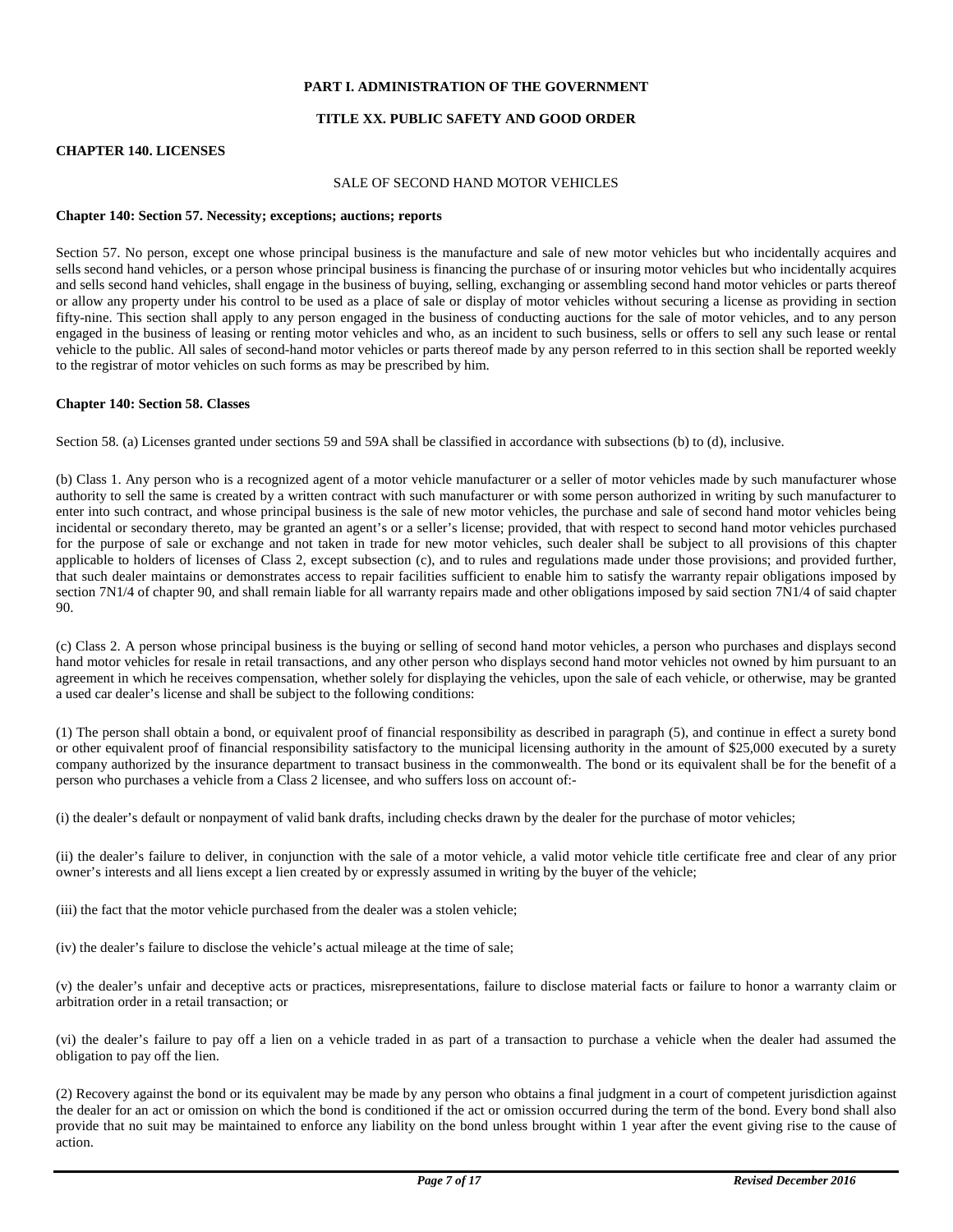(3) The bond or its equivalent shall cover only those acts and omissions described in clauses (i) to (vi), inclusive, of paragraph (1). The surety on a bond shall not be liable for total claims in excess of the bond amount, regardless of the number of claims made against the bond or the number of years the bond remained in force.

(4) A separate bond shall be required for each different name under which the dealer conducts his business and for each city or town in which the dealer has a place of business.

(5) In lieu of the bond required by this section, the municipal licensing authority may allow the dealer to deposit collateral in the form of a certificate of deposit or irrevocable letter of credit, as authorized by the banking laws of the commonwealth, which has a face value equal to the amount of the bond otherwise required. The collateral may be deposited with or executed through any authorized state depository designated by the commissioner. Interest on the certificate of deposit shall be payable to the dealer who has deposited it as collateral, or to a person as the dealer or the certificate may direct.

(6) A surety shall provide to the municipal licensing authority notice of cancellation of the bond within 30 days of the cancellation.

(7) Upon receipt of notification from a surety that a bond has been cancelled, the municipal licensing authority shall notify the licensee that he has 10 days to comply with the bonding requirement. If the licensee does not comply within the 10 day period, the municipal licensing authority shall revoke the Class 2 license and shall notify the registrar who shall suspend or revoke any dealer plate issued to the licensee pursuant to section 5 of chapter 90.

(8) A municipal licensing authority shall not issue or renew a Class 2 license unless it is satisfied that a bond or equivalent proof of financial responsibility meeting the requirements of this section is in effect during the term under which the license shall be issued or renewed, and that the licensee maintains or demonstrates access to repair facilities sufficient to enable him to satisfy the warranty repair obligations imposed by section 7N1/4 of chapter 90. A used car dealer shall remain liable for all warranty repairs made and other obligations imposed by said section 7N1/4 of said chapter 90.

(d) Class 3. A person whose principal business is the buying of second hand motor vehicles for the purpose of remodeling, taking apart or rebuilding and selling the same, or the buying or selling of parts of second hand motor vehicles or tires, or the assembling of second hand motor vehicle parts may be granted a motor vehicle junk license.

(e) The registrar of motor vehicles, after consulting the office of consumer affairs and business regulation, shall adopt rules and regulations defining sufficient repair facilities for the purposes of subsection (b) and paragraph (8) of subsection (c).

#### **Chapter 140: Section 59. Licensing authorities; expiration; fees; application; prerequisites; premises; ordinance regulations; revocation; notice**

Section 59. The police commissioner in Boston and the licensing authorities in other cities and towns may grant licenses under this section which shall expire on January first following the date of issue unless sooner revoked. The fees for the licenses shall be fixed by the licensing board or officer, but in no event shall any such fee be greater than \$200. Application for license shall be made in such form as shall be approved by the registrar of motor vehicles, in sections fifty-nine to sixty-six, inclusive, called the registrar, and if the applicant has not held a license in the year prior to such application, such application shall be made in duplicate, which duplicate shall be filed with the registrar. No such license shall be granted unless the licensing board or officer is satisfied from an investigation of the facts stated in the application and any other information which they may require of the applicant, that he is a proper person to engage in the business specified in section fifty-eight in the classifications for which he has applied, that said business is or will be his principal business, and that he has available a place of business suitable for the purpose. The license shall specify all the premises to be occupied by the licensee for the purpose of carrying on the licensed business. Permits for a change of situation of the licensed premises or for additions thereto may be granted at any time by the licensing board or officer in writing, a copy of which shall be attached to the license. Cities and towns by ordinance or by-law may regulate the situation of the premises of licensees within class 3 as defined in section fiftyeight, and all licenses and permits issued hereunder to persons within said class 3 shall be subject to the provisions of ordinances and by-laws which are hereby authorized to be made. No original license or permit shall be issued hereunder to a person within said class 3 until after a hearing, of which seven days' notice shall have been given to the owners of the property abutting on the premises where such license or permit is proposed to be exercised. Except in the city of Boston, the licensing board or officer may, in its discretion, waive the annual hearing for renewal of a class 3 license. All licenses granted under this section shall be revoked by the licensing board or officer if it appears, after hearing, that the licensee is not complying with sections fifty-seven to sixty-nine, inclusive, or the rules and regulations made thereunder; and no new license shall be granted to such person thereafter, nor to any person for use on the same premises, without the approval of the registrar. The hearing may be dispensed with if the registrar notifies the licensing board or officer that a licensee is not so complying. In each case where such license is revoked, the licensing board or officer shall forthwith notify the registrar of such revocation. Any person aggrieved by any action of the licensing board or officer refusing to grant, or revoking a license for any cause may, within ten days after such action, appeal therefrom to any justice of the superior court in the county in which the premises sought to be occupied under the license or permit applied for are located. The justice shall, after such notice to the parties as he deems reasonable, give a summary hearing on such appeal, and shall have jurisdiction in equity to review all questions of fact or law and may affirm or reverse the decision of the board or officer and may make any appropriate decree. The parties shall have all rights of appeal as in other cases.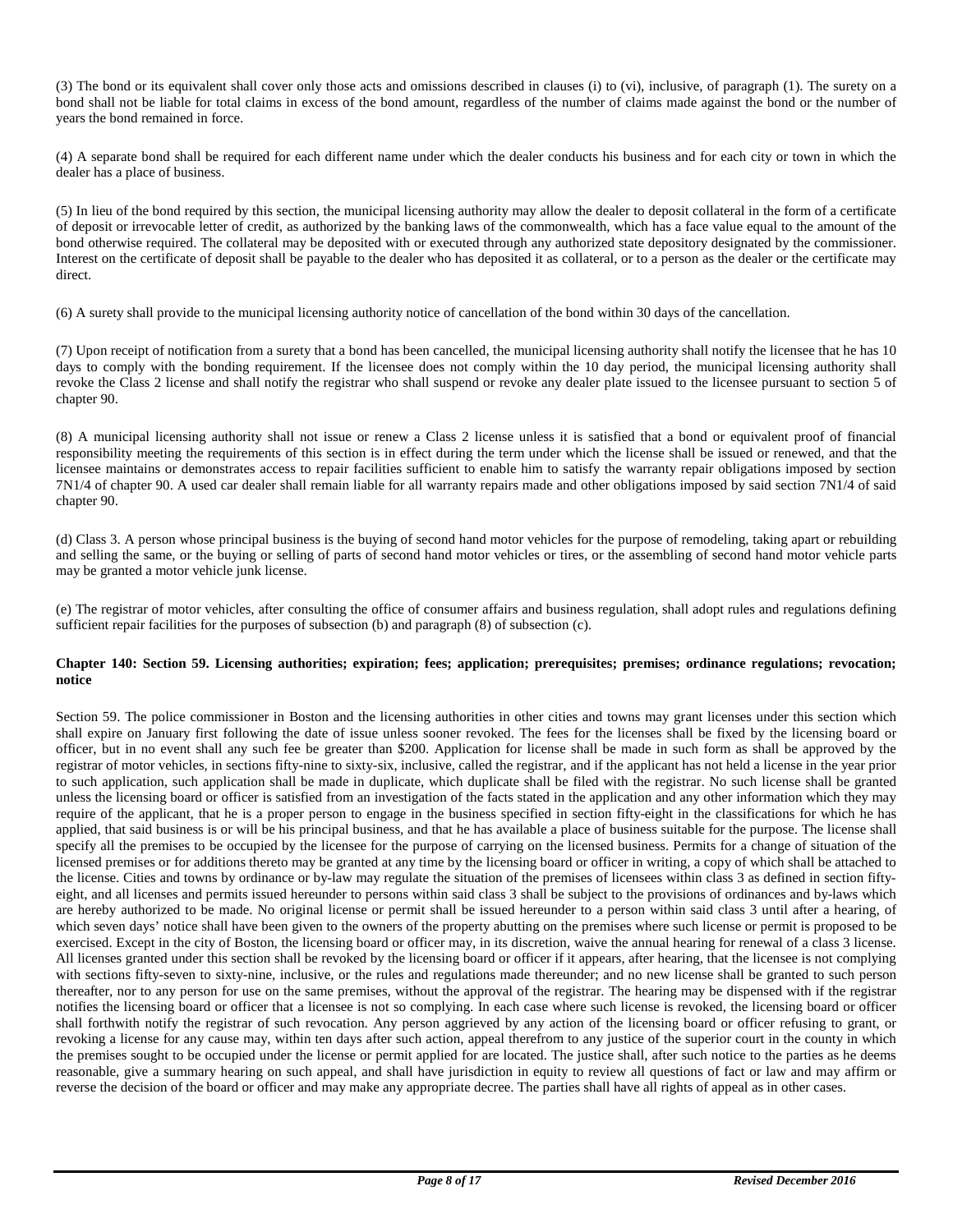#### **Chapter 140: Section 59A. Motor vehicle junkyards; requirements**

Section 59A. No license shall be granted under section fifty-nine to a person within Class 3 as defined in section fifty-eight, for a motor vehicle junkyard, unless such junkyard

(a) is to be operated and maintained entirely within a building; or

(b) is to be operated and maintained exclusively for the purpose of salvaging the value as scrap of the material collected, as opposed to reselling parts to be used for the purpose for which they were originally manufactured, and is to be located in a built-up industrial or commercial area, or contiguous to a railroad siding, or on or contiguous to docking facilities; or

 $(c)$  is:

(1) more than one thousand feet from the nearest edge of any highway on the interstate or primary system, and

(2) more than six hundred feet from any other state highway, and

(3) more than three hundred feet from any park, bathing beach, playground, school, church or cemetery and is not within ordinary view therefrom; or unless it is

(4) screened from view by natural objects or well-constructed and properly maintained fences at least six feet high acceptable to said city or town and in accordance with regulations as promulgated by the department of highways and as specified on said license.

No license shall be granted under the provisions of clause (4) of subsection (c) unless a copy of the application for such license has been forwarded by the applicant to the department of highways within three working days of the filing of said application.

#### **Chapter 140: Section 60. Registrar's rules and regulations**

Section 60. The registrar may from time to time make rules and regulations consistent with sections fifty-seven to sixty-nine, inclusive, relative to the purchase, sale or exchange of second hand motor vehicles or parts thereof.

#### **Chapter 140: Section 61. Repealed, 1996, 429**

#### **Chapter 140: Section 62. Record book; contents**

Section 62. Every licensee shall keep a book on the licensed premises, in such form as shall be approved by the registrar, in which, at the time of the purchase, sale, exchange, or receipt for the purpose of sale, of any second hand motor vehicle or parts thereof, shall be legibly written in the English language an account and description of such motor vehicle or parts, with the name and address of the seller, of the purchaser, and of the alleged owner or other person from whom such motor vehicle or parts were purchased or received or to whom they were delivered, as the case may be. Such description, in the case of motor vehicles, shall also include the identifying number or numbers required by the registrar, and shall also include a statement that the identifying number or numbers have been removed, defaced, altered, changed, destroyed, obliterated or mutilated if such is the fact.

#### **Chapter 140: Section 63. Repealed, 1977, 553**

**Chapter 140: Section 64. Repealed, 1996, 429** 

#### **Chapter 140: Section 65. Repealed, 1961, 45, Sec. 2**

#### **Chapter 140: Section 66. Entering premises; investigation; examination of vehicles; parts, books, papers and inventories**

Section 66. The colonel of state police, the attorney general or such persons as he may designate, the police commissioner in Boston, the chief of police of any other city, the selectmen of a town or any police officer authorized by any of said officials may at any time enter upon any premises used by any person licensed under section fifty-nine for the purpose of carrying on his licensed business, ascertain how he conducts the same, and examine all second hand motor vehicles or parts thereof kept or stored in or upon the premises, and all books, papers and inventories relating thereto.

#### **Chapter 140: Section 67. Obstruction of entrance or examination by officers; refusal to exhibit items demanded**

Section 67. A licensee under section fifty-nine, or a clerk, agent or other person in charge of the licensed premises, who refuses to admit thereto an officer authorized to enter the same, or who fails to exhibit to him on demand all such motor vehicles, parts thereof, and books, papers and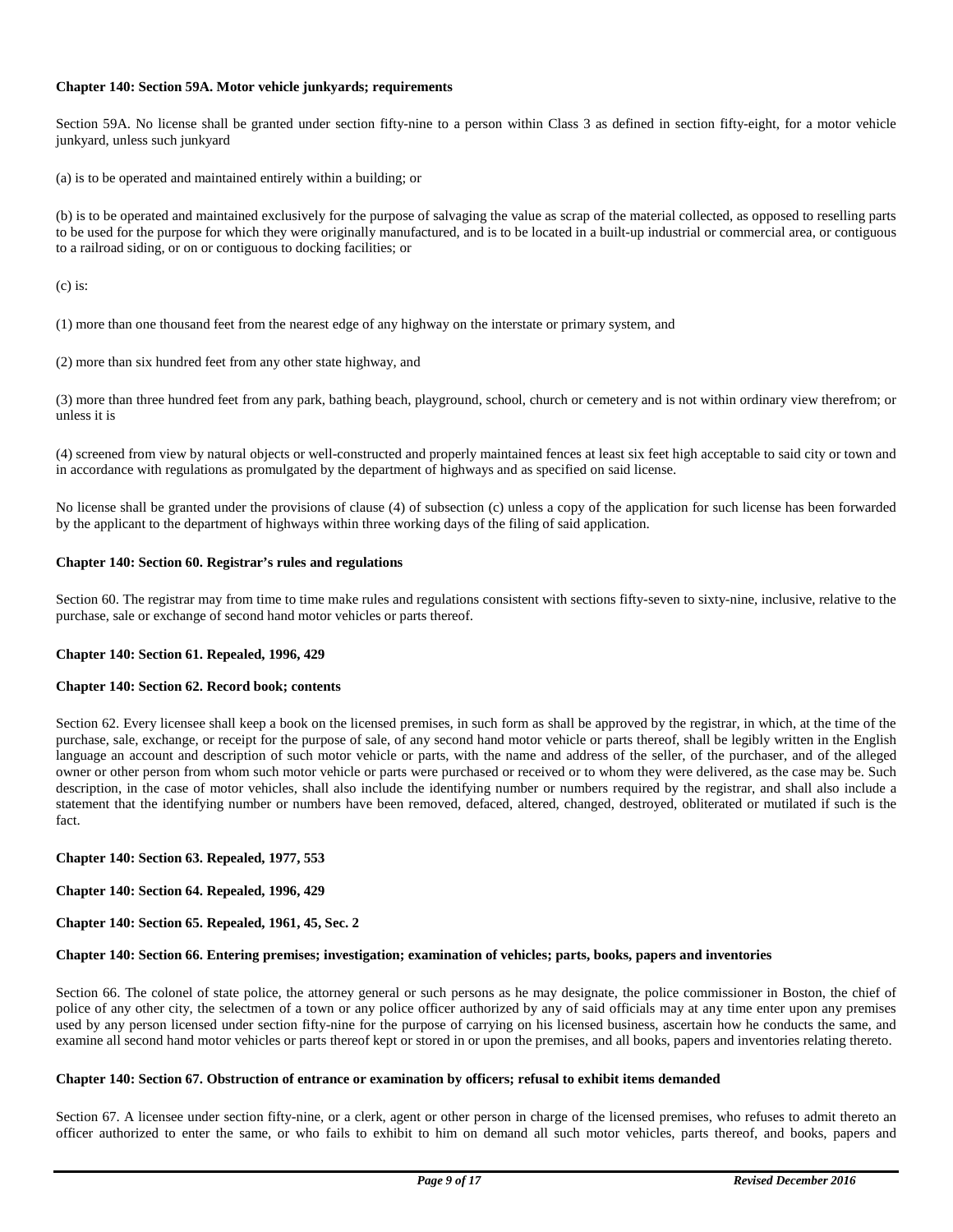inventories relating thereto, and any person who wilfully hinders, obstructs or prevents such officer from entering the premises or from making the examination authorized in the preceding section, shall be punished by a fine of not more than two hundred dollars or by imprisonment for not more than one year, or both.

#### **Chapter 140: Section 67A. Junked motor vehicles, registration and identification plates; removal and forwarding to registrar; penalty**

Section 67A. Any person licensed under section 54 or 59 shall comply with subsection (a) of section 20E of chapter 90D. The registrar may notify the licensing authority which issued the license to any person who has failed to comply with the provisions of this section of such failure and said authority shall suspend or revoke such license and shall not thereafter reinstate, renew or issue any such license to such person without the written consent of the registrar.

#### **Chapter 140: Section 68. Unlicensed business**

Section 68. Whoever, not being licensed, carries on the business for which a license is required by section fifty-seven, or is concerned therein, or, being licensed, carries on such business or is concerned therein in any other place or manner than that designated in his license, or after notice to him that his license has been revoked or suspended, shall be punished by a fine of not less than two hundred and not more than one thousand dollars or by imprisonment for not more than one year, or both.

In cases of two or more convictions, under the provisions of this section, the attorney general shall be notified for action under section six of chapter ninety-three A.

#### **Chapter 140: Section 69. Violation of statutes, rules or regulations**

Section 69. Whoever violates any provision of sections fifty-seven to sixty-eight, inclusive, or any rule or regulation made by the registrar under section sixty, unless a penalty other than the revocation of a license is prescribed therefor elsewhere in said sections, shall be punished by a fine of not more than five hundred dollars or by imprisonment for not more than one year, or both. A conviction of a violation of any of said sections, rules or regulations shall be reported forthwith by the court or magistrate to the registrar of motor vehicles who may, after a hearing, suspend or revoke any certificate of registration issued under section five of chapter ninety.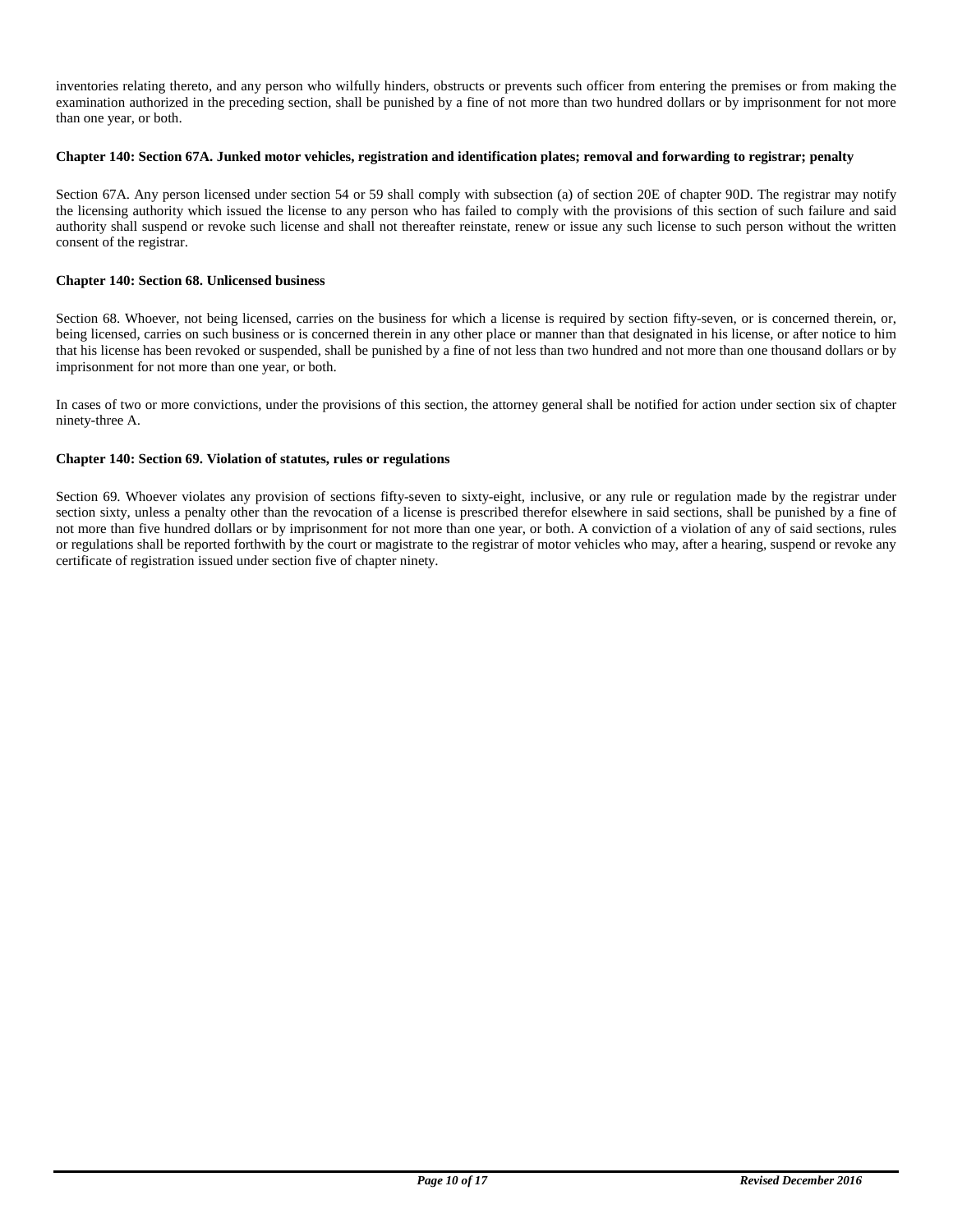#### **PART I. ADMINISTRATION OF THE GOVERNMENT**

#### **TITLE XIV. PUBLIC WAYS AND WORKS**

#### **CHAPTER 90. MOTOR VEHICLES AND AIRCRAFT**

#### MOTOR VEHICLES

#### **Chapter 90: Section 7N1/4. Express warranty by dealer of used motor vehicle; issuance; consumer's rights and remedies**

Section 7N1/4. (1) For the purposes of this section the following words shall have the following meanings:—

"Business day", Monday to Friday, inclusive, except for state or federal holidays.

"Consumer", a buyer, other than for purposes of resale, of a motor vehicle, any person to whom such motor vehicle is transferred during the period of any express or statutory warranty under this section applicable to such motor vehicle, and any other person entitled by the terms of such warranty to enforce its obligations.

"Dealer", any person engaged in the business of selling, offering for sale, or negotiating the retail sale of used motor vehicles or selling motor vehicles as broker or agent for another, including the officers, agents and employees of such person and any combination or association of dealers, but not including a bank or other financial institution, or the commonwealth, its agencies, bureaus, boards, commissions, authorities, nor any of its political subdivisions. A person shall be deemed to be engaged in the business of selling used motor vehicles if such person has sold more than three used motor vehicles in the preceding twelve months.

"Motor vehicle" or "vehicle", any motor vehicle as defined in section one, sold or replaced by a dealer or manufacturer, except that it shall not include auto homes, vehicles built primarily for off-road use or any vehicle used primarily for business purposes.

"Private seller", any person who is not a dealer and who offers to sell or sells a used motor vehicle to a consumer.

"Purchase price", the total of all payments made for the purchase of a vehicle, including but not limited to any finance charges, registration fees, payments made for credit life, accident, health, and damage insurance, and collision and related comprehensive insurance coverages and service contracts and the value of a trade-in.

"Repurchase price", the purchase price, as defined above, less any cash award that was made by the dealer in an attempt to resolve the dispute and was accepted by the consumer, and less any refunds or rebates to which the consumer is entitled, plus any incidental damages not previously reimbursed, including but not limited to the reasonable costs of towing from point of breakdown up to thirty miles to obtain required repairs or to return the vehicle under this section, and the reasonable costs of obtaining alternative transportation during the applicable warranty period after the second day following each such breakdown not to exceed fifteen dollars vehicle rental charges for each day in which the cost of such alternative transportation is reimbursable.

"Used motor vehicle" or "used vehicle", any vehicle driven more than the limited use necessary in moving or road testing a new vehicle prior to delivery to a consumer, including a demonstrator vehicle, except that it shall not include auto homes, vehicles built primarily for off road use, motorcycles, or any vehicle used primarily for business purposes.

(2) (A) (i) No used motor vehicle shall be sold in the commonwealth by a dealer to a consumer unless accompanied by an express written warranty covering the full cost of both parts and labor necessary to repair any defect that impairs the said used motor vehicle's safety or use; provided, however, that the consumer may be required to pay no more than one hundred dollars total toward the repair of any covered defect, series of defects or combination of defects during the warranty period. Defects that affect only appearance shall not be deemed to impair safety or use for the purposes of this section. For the purposes of this section, defect shall include defect, malfunction or any combination or defects or malfunctions.

(ii) Defects or malfunctions which involve parts or components that are covered or are warranted under an express warranty issued by the dealer of the used motor vehicle shall be excluded from this section if the following conditions have been met: the manufacturer's warranty has been duly assigned or transferred to the buyer; is enforceable according to its terms; is not inconsistent with this section; and, the seller has assured that the repair authorized by such manufacturer's express warranty was made.

The terms of the seller's warranty shall be tolled for any period of time the used motor vehicle is out of service by reason of repair under the manufacturer's warranty.

(B) The express warranties required by this section shall be of the following durations: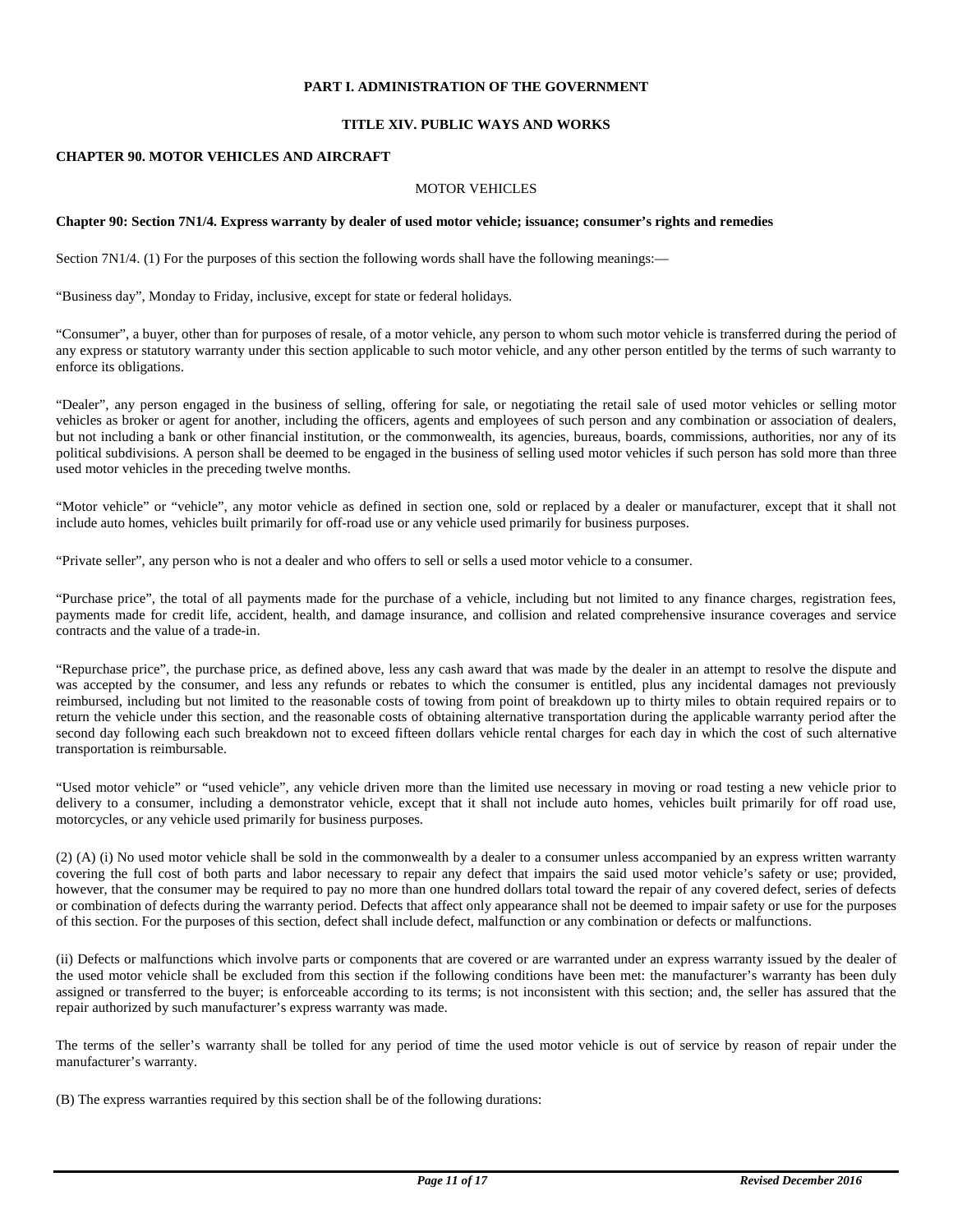(i) For a used motor vehicle which, at the time of sale, has been operated less than forty thousand miles, ninety days or three thousand seven hundred and fifty miles, whichever occurs first. Said ninety days or three thousand seven hundred and fifty mile warranty is in addition to any right the consumer may have under section seven N1/2.

(ii) For a used motor vehicle which, at the time of sale, has been operated forty thousand miles or more, but less than eighty thousand miles, sixty days or two thousand five hundred miles, whichever first occur.

(iii) For a used motor vehicle which, at the time of sale, has been operated eighty thousand miles or more, but less than one hundred and twenty-five thousand miles, thirty days or one thousand two hundred and fifty miles, whichever first occur.

(iv) If the used motor vehicle's true mileage is not known, such warranty period shall be determined by the age of said used motor vehicle in the following manner: a used motor vehicle three years old or less shall have a warranty as provided in clause (i); a used motor vehicle more than three, but less than six years old, shall have a warranty as provided in clause (ii); and a used motor vehicle six years old or more shall have a warranty as provided in clause (iii). A used motor vehicle's age shall be determined by subtracting its model year from the year in which the warranty holder purchased said used vehicle.

(C) The warranty periods established by this section shall be tolled during any period in which the used motor vehicle is out of service as a result of any repair attempt pursuant to any warranty created by this section. The applicable warranty period shall be extended thirty days from the date of completion of any repair required by this section as to the defect repaired if the warranty would otherwise have expired during such period.

(3) (A) A dealer may repair, within the meaning of this section, either by performing the repair himself or by arranging and making payment for prompt repair by another.

(i) A consumer shall return a vehicle for repair under this section by presenting it to the dealer no later than five business days after the expiration of the applicable warranty period and informing him of the defect. Said return period shall be tolled during any time period in which the consumer has notified the dealer of the defect but cannot reasonably present the vehicle to the dealer; including, but not limited to, the reason that a used motor vehicle is inoperable and the dealer refuses to pay the charge to tow said vehicle. The dealer shall immediately accept return of a vehicle when it is so presented. Said used motor vehicle shall be deemed out of service commencing the day it is so presented, notwithstanding any dealer's failure to accept its return on said day. During the applicable warranty period and the aforesaid return period, the dealer shall pay the reasonable costs of towing from point of breakdown up to thirty miles to obtain required repairs or to return the vehicle to the dealer.

Upon return of the used motor vehicle to the consumer after repair, the dealer shall provide the consumer with a warranty repair receipt describing (a) the defect complained of, (b) the work performed in an attempt to correct such defect and the identity of the repairer if it is not the dealer, and (c) the parts replaced in performing such work. For the dealer to toll the ten business day period as provided in clause (ii) of this paragraph said dealer shall attach to each such warranty repair receipt copies of such order forms, invoices, receipts or other evidence of a parts order and its receipt to evidence his compliance with this paragraph.

(ii) If the dealer fails to repair the same defect within three attempts, or if the used motor vehicle is out of service for more than a cumulative total of ten business days after the consumer has returned it to the dealer for repair of the same, then the dealer shall accept return of the vehicle from the consumer and refund the full repurchase price, less a reasonable allowance for use. A reasonable allowance for use shall be fifteen cents for each mile the used motor vehicle has been operated between its sale and the dealer's repurchase.

A consumer shall have the option of retaining the use of any vehicle returned under the provisions of this section until such time as said consumer has been tendered a full refund. The use of any vehicle retained by a consumer after its return to a manufacturer under the provisions of this section, shall, in instances in which a refund is tendered, be reflected in the above-mentioned reasonable allowance for use.

A used motor vehicle shall not be considered out of service for purposes of the ten business-day period described hereinabove for any day in which a part necessary to repair a defect complained of is not in the dealer's possession; provided, however, that the dealer has ordered the part by reasonable means on the same day on which he knew or should have known that the part was necessary, except that in no event shall a part's unavailability operate to toll the ten business-day period for more than twenty-one days. The applicable warranty period shall be extended by the number of days a part is unavailable.

(iii) All dealers shall submit to state-certified, used car arbitration, if such arbitration is requested by the consumer, asserting his or her right to a repurchase under this section, within six months from the date of original delivery to such consumer of a used motor vehicle. State-certified, used car arbitration shall be performed by a professional arbitrator or arbitration firm appointed by the secretary of consumer affairs and business regulation and operating in accordance with the regulations promulgated pursuant to this section, and shall result in a written finding of whether the motor vehicle in dispute meets the standards set forth by this section for vehicles that are required to be repurchased. Said finding shall be issued within forty-five days of receipt by said secretary of a request by a consumer for state-certified arbitration under this section. Said secretary shall promulgate rules and regulations governing the proceedings of state-certified, used car arbitration which shall promote their fairness and efficiency. Such rules and regulations shall include, but not be limited to, a requirement of the personal objectivity of each such arbitrator, and the protection of the right of each party to present its case and to be in attendance during any presentation made by the other party.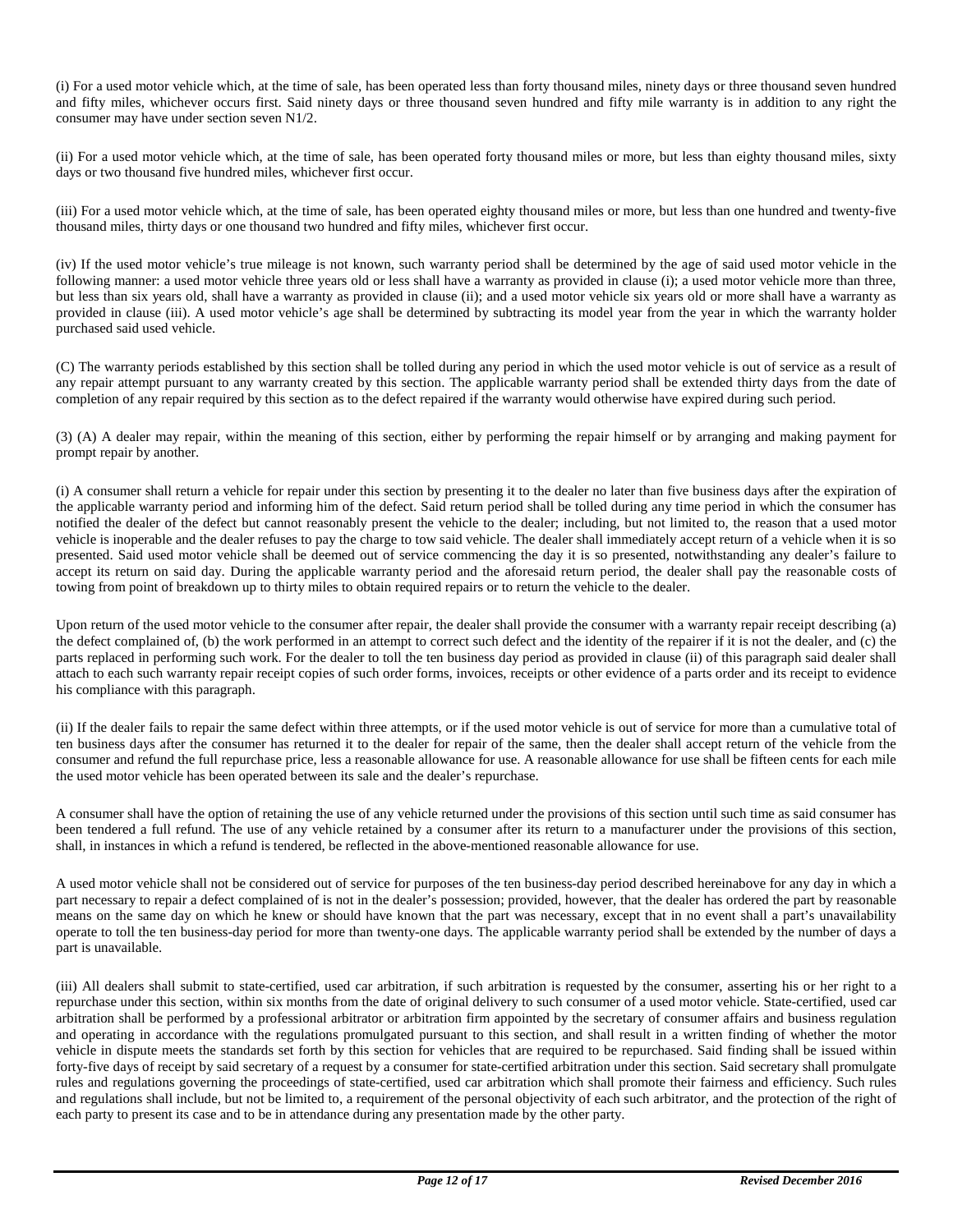If a motor vehicle is found by state-certified, used car arbitration to have met the standards set forth by this section for vehicles required to be repurchased, and if the dealer who sold said motor vehicle is found to have failed to provide said refund as required, such dealer shall, within twentyone days from the issuance of such finding, deliver such refund, including the incidental and other costs set forth in the definition of "repurchase price" or appeal the finding in a district or superior court. No such appeal by a dealer shall be heard unless the petition for such appeal is filed with the clerk of the district or superior court within twenty-one days of issuance of the finding of the state-certified arbitration and is accompanied by a bond in a principal sum equal to the money award made by the state-certified arbitrator plus five hundred dollars for anticipated attorneys' fees, secured by cash or its equivalent, payable to the consumer.

The liability of the surety of any bond filed pursuant to this section shall be limited to the indemnification of the consumer in the action. Such bond shall not limit or impair any right of recovery otherwise available pursuant to law, nor shall the amount of the bond be relevant in determining the amount of recovery to which the consumer shall be entitled.

Upon an appeal, the court shall vacate the award only if:

(a) the award was procured by corruption, fraud or other undue means;

(b) there was evident partiality by an arbitrator or corruption in any of the arbitrators, or misconduct prejudicing the rights of any party; or

(c) the arbitrators exceeded their powers.

In addition to any other rights and remedies, any consumer dissatisfied with any finding of state-certified, used car arbitration shall have the right to file a claim pursuant to chapter ninety-three A.

In addition to any other recovery, any prevailing consumer shall be awarded reasonable attorneys' fees and costs.

Whoever, within twenty-one days of any finding in favor of the consumer of the state-certified, used car arbitration, fails to appeal such finding and does not deliver a refund shall be punished by a fine of fifty dollars per day until the delivery of such refund. Said fine shall not exceed five hundred dollars for each such violation. The amount of said fine shall begin to accumulate on the twenty-second day following the arbitration decision. If eighty-one days has elapsed from the issuance of a finding in favor of the consumer of the state-certified, used car arbitration, and no appeal has been taken and no award delivered and no fine paid, the attorney general shall initiate proceedings against dealer for failure to pay said fine. The proceedings initiated pursuant to the provisions of this section shall be commenced in superior court department of the trial court.

In addition to the remedies hereinbefore provided, the attorney general may bring an action on behalf of the commonwealth to restrain further violation of this section, to enforce any provision, and for such other relief as may be appropriate.

(iv) At any time within the applicable warranty period and after a consumer has complained of a defect, notwithstanding any objection from the consumer, the dealer shall have the option of repurchasing a used vehicle and refunding the full repurchase price, less a reasonable allowance for use. A reasonable allowance for use shall be fifteen cents for each mile the used motor vehicle had been operated between its sale and the dealer's repurchase.

(v) If the dealer is required to or elects to repurchase a vehicle under the terms of this section, the consumer and dealer shall cooperate with each other to execute all necessary documents in order to clear the title of any encumbrances on the repurchased vehicle.

(B) It shall be an affirmative defense to any claim under this section that an alleged defect (i) does not impair the vehicle's use or safety, (ii) is the result of owner negligence, abuse, damage caused by accident, vandalism, or, an attempt to repair the vehicle by a person other than the dealer, the dealer's designee, or the manufacturer's representative under clause (ii) of paragraph (A) of subsection (2), (iii) is the result of any attempt by the consumer to modify the vehicle, (iv) was covered or warranted under an express warranty issued by the manufacturer of such used motor vehicle, that such warranty issued by the manufacturer of such used motor vehicle was in effect during the warranty period established by this section, so long as the conditions in said clause (ii) of said paragraph (A) of said subsection (2) are met.

(4) Clear and conspicuous notice of the warranties created by this section, of the rights pertaining thereto, and of the implied warranty of merchantability shall be given to the consumer in writing at the time the consumer purchases a used motor vehicle from the dealer. Failure to provide such notice shall toll the warranty periods under this section until such notice is given.

(5) The secretary of consumer affairs and business regulation shall promulgate rules and regulations to implement the notice provisions of this section. Said rules and regulations shall include the establishment of wording, format, placement, and distribution of all notices specified in this section. In her discretion, and in order to facilitate ease of understanding by consumers, said secretary may consolidate the notices required by this section and any other notices pertaining to the purchase of motor vehicles; provided, however, that such consolidation does not render the notices inconsistent with any of the provisions of this section or any other law. Each notice required by this section shall describe the procedures available to redress violations of this section and shall contain the telephone number of the attorney general's consumer protection division complaint section and the office of consumer affairs and business regulation.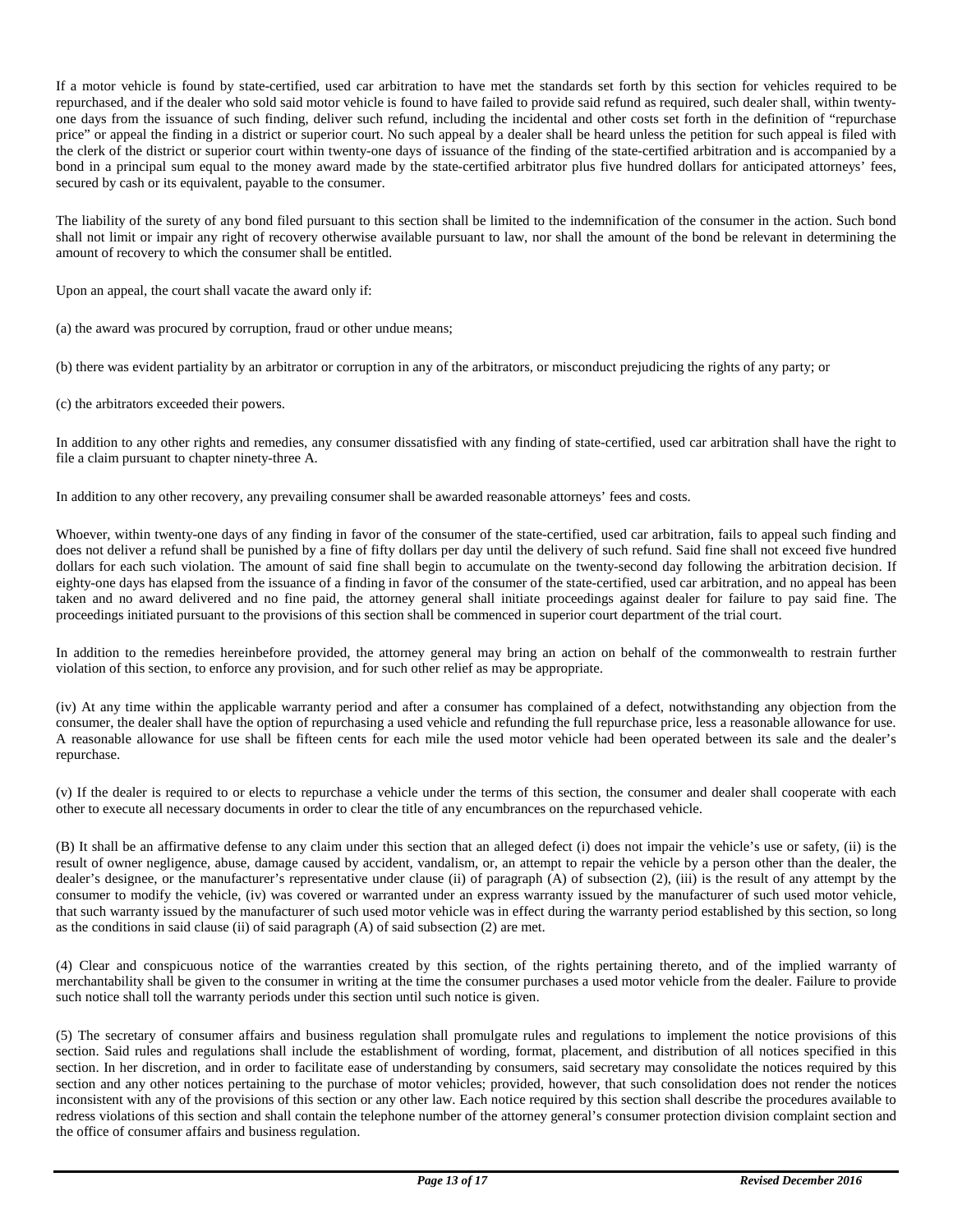(6) A dealer's failure to comply with any of the provisions of this section shall constitute an unfair or deceptive act under the provisions of chapter ninety-three A.

(7) Notwithstanding any provisions of law to the contrary, this section shall not apply to any used motor vehicle sold by a dealer to a consumer for less than seven hundred dollars.

(8) A private seller shall clearly disclose to any prospective buyer, before the sale is completed, all defects the seller knows of which impair the used motor vehicle's safety or substantially impair its use. Failure to so disclose known defects shall entitle the buyer, within thirty days after the sale, to rescind the sale and be entitled to return of all monies paid to the seller less a reasonable amount for use as defined in clause (iv) of paragraph (A) subsection (3). In any subsequent action by a buyer under this section, if the court finds that the settlement offer was unreasonable in light of the circumstances or that the private seller has otherwise failed to comply with the requirements of this subsection, in addition to damages, it shall award the buyer reasonable attorneys' fees and costs; if the court finds that the buyer's action was frivolous or not in good faith, it shall award the seller reasonable attorneys' fees and costs. It shall be an affirmative defense in any such action that an alleged defect does not impair the vehicle's safety, or substantially impair its use, or that it is the result of the buyer's negligence, abuse, damage caused by accident, vandalism or attempt to modify the vehicle.

(9) Nothing in this section shall be construed in any way to limit the enforceability of any implied warranties created by law, any rights created by section seven N or seven N1/2, or chapter ninety-three A or any rules and regulations promulgated pursuant thereto, or express warranties given by a dealer in connection with the sale of a used motor vehicle, or any other rights or remedies available to consumers under applicable law.

(10) If a consumer is eligible for relief under the provisions of section seven N1/2, to have repairs effected or other relief provided under the provisions of an express warranty covering such used motor vehicle issued by the manufacturer of such used motor vehicle, said consumer shall make reasonable effort in accordance with the terms and conditions thereof to obtain such relief or repairs before seeking enforcement of rights under this section. If the consumer, notwithstanding his eligibility to do so, is unable to enforce rights under said section seven N1/2 or under such express warranty and the dealer provides such relief or, in accordance with the provisions of this section, repurchases such used motor vehicle, the dealer shall be subrogated to the rights of such consumer against such manufacturer under the provisions of said section seven N1/2, such express warranty and otherwise in accordance with applicable law, and may enforce the same in his name in the superior court or district court department. Such manufacturer shall hold the dealer harmless from and against all damages, liabilities, losses and reasonable expenses of suit, including reasonable attorneys' fees arising out of or incurred by the dealer by its compliance with the provisions of this section if such manufacturer, having been notified in writing by the dealer that such rights have been asserted by a consumer, fails to resolve the same at its own expense in or within seven business days.

(11) The licensing authorities responsible pursuant to section fifty-nine of chapter one hundred and forty for licensing used motor vehicle dealers shall distribute copies of this section to each dealer licensed at any time a license is granted or renewed.

(12) The provisions of this section shall not apply to the sale of a leased vehicle by a lessor to the lessee of said vehicle, a family member or employee of said lessee or to the sale of a used motor vehicle by an employer to his employee.

(13) Any action brought pursuant to this section shall be commenced within two years of the date of original delivery of the used motor vehicle to the consumer.

#### **Chapter 90: Section 7N1/2. Defective or malfunctioning new motor vehicles; sale and repair or replacement**

Section 7N1/2. (1) For purposes of this section the following terms shall have the following meanings:

"Business day", any day during which the service departments of authorized dealers of the manufacturer of the motor vehicle are normally open for business.

"Consumer", a buyer or lessee, other than for purposes of resale, of a motor vehicle, any person to whom such motor vehicle is transferred during the duration of any express or implied warranty applicable to such motor vehicle, and any other person entitled by the terms of such warranty to enforce its obligations.

"Dealer", any class one seller of motor vehicles as defined in section fifty-eight of chapter one hundred and forty.

"Lessee", any person who acquires the right to possession of and use of a motor vehicle under a lease agreement for a term of not less than one year.

"Manufacturer", any person who is engaged in the business of manufacturing motor vehicles, or, in the case of motor vehicles not manufactured in the United States, any person who is engaged in the business of importing motor vehicles.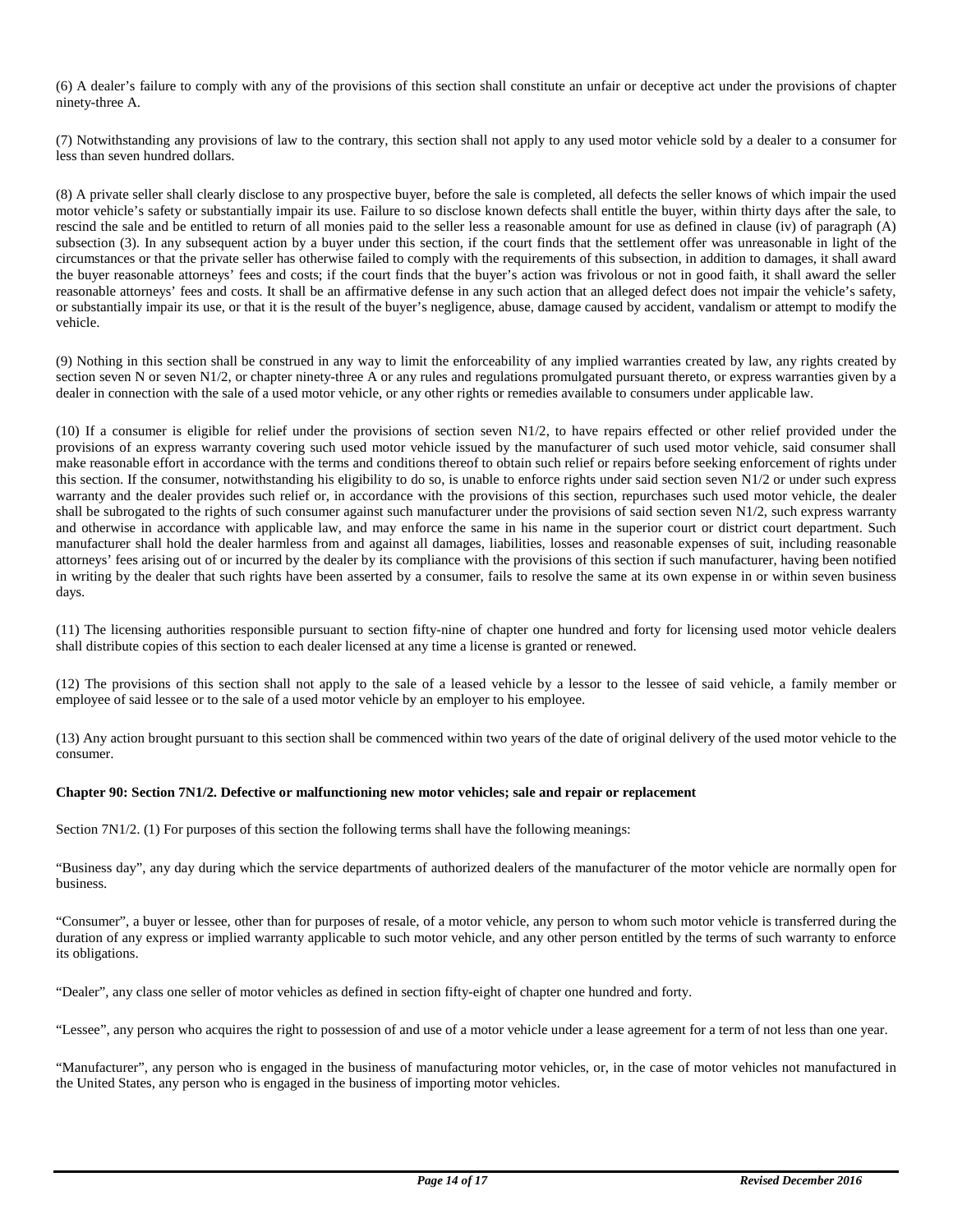"Motor vehicle" or "vehicle", any motor vehicle as defined in section one sold, leased or replaced by a dealer or manufacturer after the effective date of this section, except that it shall not include auto homes, vehicles built primarily for off-road use or any vehicle used primarily for business purposes.

"Nonconformity", any specific or generic defect or malfunction, or any concurrent combination of such defects or malfunctions that substantially impairs the use, market value or safety of a motor vehicle.

"Term of protection", one year or fifteen thousand miles of use from the date of original delivery of a new motor vehicle, whichever comes first; or, in the case of a replacement vehicle provided by a manufacturer to a consumer under this section, one year or fifteen thousand miles from the date of delivery to the consumer of said replacement vehicle, whichever comes first.

(2) If a motor vehicle does not conform to any applicable express or implied warranty, and the consumer reports the nonconformity to the manufacturer of the vehicle, its agent or its authorized dealer during the term of protection, the manufacturer, its agent or its authorized dealer shall effect such repairs as are necessary to conform the vehicle to such warranty.

(3) If the manufacturer, its agent or authorized dealer does not conform the motor vehicle to any such applicable express or implied warranty by curing any nonconformity after a reasonable number of attempts, the manufacturer shall accept return of the vehicle from the consumer. In instances in which a vehicle is sold and subsequently returned, the manufacturer shall refund the full contract price of the vehicle including all credits and allowances for any trade-in vehicle, less any cash award that was made by the manufacturer in an attempt to resolve the dispute and was accepted by the consumer, and a reasonable allowance for use, or shall offer to replace the vehicle. In instances in which a vehicle is leased and subsequently returned, the manufacturer shall refund all payments made by the consumer to the manufacturer under the terms of the lease agreement less any cash award that was made by the manufacturer in an attempt to resolve the dispute and was accepted by the consumer, and a reasonable allowance for use, or shall offer to replace the vehicle. The consumer shall have an unqualified right to reject a manufacturer's offer of replacement and demand a refund. In instances in which a vehicle is replaced by a manufacturer under the provisions of this section, said manufacturer shall reimburse the consumer for any fees for the transfer of registration or any sales tax incurred by the consumer as a result of such replacement. In instances in which a leased vehicle is replaced by a manufacturer under the terms of this section, an identical model vehicle shall be provided to the consumer for the remaining term of the original lease agreement. In instances in which a vehicle which was financed by the manufacturer or its subsidiary or agent is replaced under the provisions of this section, said manufacturer, subsidiary or agent shall not require the consumer to enter into any refinancing agreement which would create any financial obligations upon such consumer beyond those implied by the original financing agreement. In instances in which a vehicle which was leased from a dealer or manufacturer is replaced under the provisions of this section, said dealer or manufacturer shall not require the consumer to enter into any lease agreement which would create any financial obligations upon such consumer beyond those implied by the original lease agreement. In instances in which a refund is tendered under the provisions of this section, the manufacturer shall also reimburse the consumer for incidental costs including sales tax, registration fee, finance charges and any cost of options added by an authorized dealer. Whenever a vehicle is replaced a refund is given under the provisions of this section, in instances in which towing services and rental vehicles were not made available at no cost to the consumer, the manufacturer shall also reimburse the consumer for towing and reasonable rental costs that were a direct result of vehicle nonconformity. Refunds shall be made to the consumer and lienholder, if any, as their interests may appear. A reasonable allowance for use for all motor vehicles other than motorcycles shall be obtained by multiplying the total contract price of the vehicle, or in the case of a leased vehicle the total amount of payments made by the consumer to the manufacturer under the terms of the lease agreement, by a fraction having as its denominator one hundred thousand and having as its numerator the number of miles that vehicle traveled prior to the manufacturer's acceptance of its return. A reasonable allowance for use for motorcycles shall be obtained by multiplying the total contract price of the motorcycle by a fraction having as its denominator twenty-five thousand and having as its numerator the number of miles that the vehicle traveled prior to the manufacturer's acceptance of its return.

It shall be an affirmative defense to any claim under this section: (i) that an alleged nonconformity does not substantially impair the use, market value or safety of the vehicle; (ii) that a nonconformity is the result of owner negligence, damage caused by accident, vandalism, or attempt to repair the vehicle by a person other than the manufacturer, its agent or authorized dealer; or (iii) that a nonconformity is the result of any attempt substantially to modify the vehicle which was not authorized by the manufacturer.

A consumer shall have the option of retaining the use of any vehicle returned under the provisions of this section until such time as said consumer has been tendered a full refund or a replacement that is acceptable to the consumer. The use of any vehicle retained by a consumer after its return to a manufacturer under the provisions of this section, shall, in instances in which a refund is tendered, be reflected in the above mentioned reasonable allowance for use.

(4) A reasonable number of attempts shall be deemed to have been undertaken to conform a motor vehicle to any applicable express or implied warranties if (a) the same nonconformity has been subject to repair three or more times by the manufacturer or its agents or authorized dealers within the term of protection, but such nonconformity continues to exist or such nonconformity has recurred within the term of protection, or (b) the vehicle is out of service by reason of repair of any nonconformity for a cumulative total of fifteen or more business days during the term of protection; provided, however, that the manufacturer shall be afforded one additional opportunity, not to exceed seven business days, to cure any nonconformity arising during the term of protection, notwithstanding the fact that such additional opportunity to cure commences after the term of protection. Such additional opportunity to cure shall commence on the day the manufacturer first knows or should have known that the limits specified in clause (a) or (b) have been met or exceeded. The term of protection, said fifteen business day period and said additional opportunity to cure shall be extended by any period of time during which repair services are not available to the consumer as a direct result of a war, invasion, fire, flood or other natural disaster. The term of protection, said fifteen business day period and said additional opportunity to cure shall also be extended by that period of time during which repair services are not available as a direct result of a strike; provided, however, that the manufacturer, its agent, or authorized dealer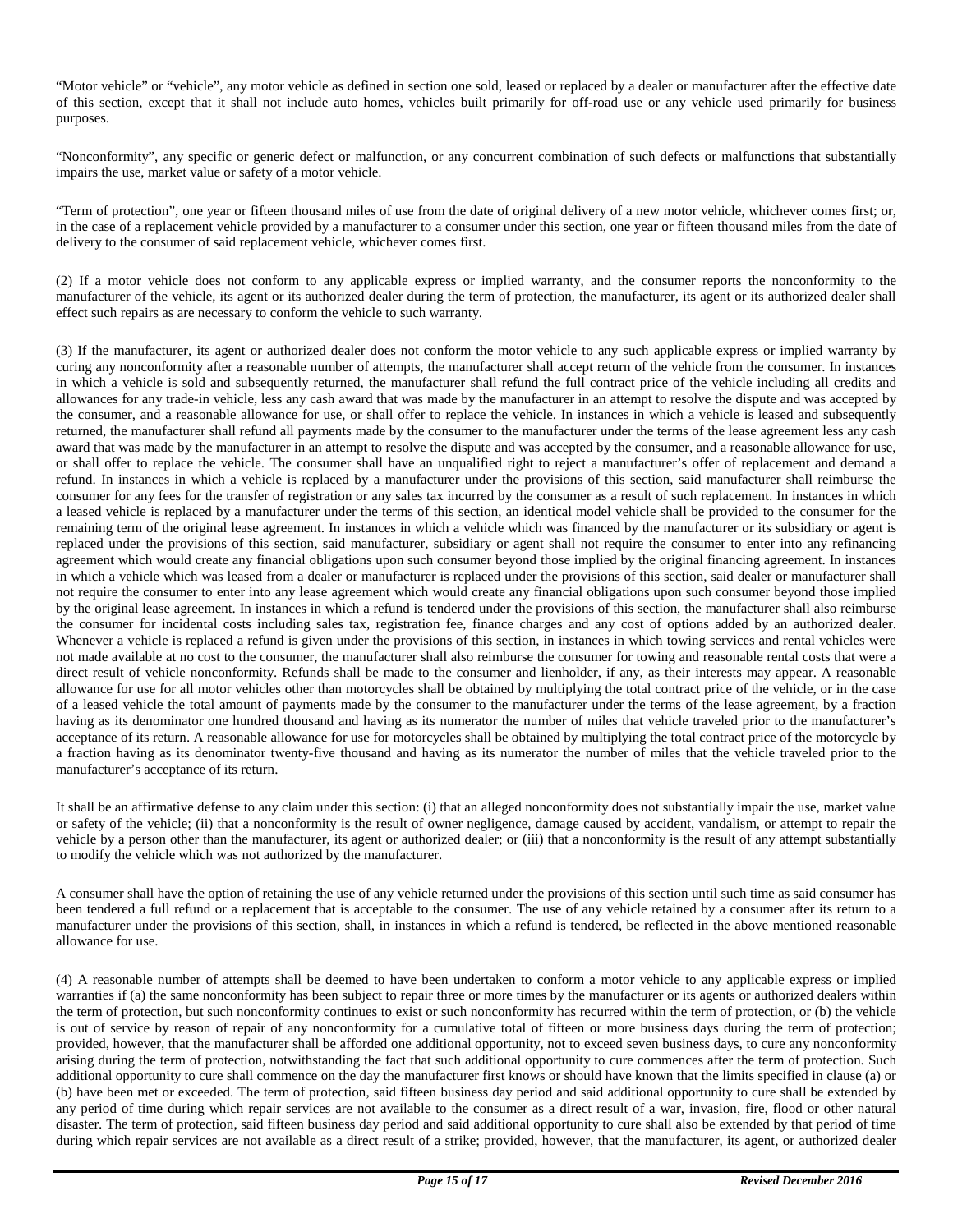provides or makes provision for the free use of a vehicle to any consumer whose vehicle is out of service by reason of repair during a strike. The burden shall be on the manufacturer to show that any event claimed as a reason for an extension under the provisions of this paragraph was the direct cause for the failure of the manufacturer, its agent or authorized dealer to cure any nonconformity during the time of said event. Extensions for concurrent events shall not be cumulative.

(5) Nothing in this section shall be construed as imposing any liability on an authorized dealer or creating any cause of action by a consumer against a dealer under the provisions of this section.

Nothing in this section shall be construed to limit the rights or remedies which are otherwise available to a consumer or manufacturer under any other applicable provision of law.

Nothing in this section shall be construed as imposing any liability on a dealer or creating a cause of action by a manufacturer against its authorized dealer under this section except with respect to (i) failure by an authorized dealer to properly effect preparation, installation of options or repairs when such preparation, installation of options or repairs would have prevented the occurrence of or cured a nonconformity; (ii) express warranties offered by an authorized dealer which exceed the provisions of the manufacturer's express warranties; and (iii) that portion of the cost of reimbursing a consumer for dealer-added options which represents the dealer profit from the addition of such options. The manufacturer shall reimburse its authorized dealer for all incidental and consequential damages, including attorney's fees, incurred by such dealer as a direct result of any legal action brought by a consumer under this section.

No consumer shall be required by any manufacturer, its agent or its authorized dealer to give notice directly to a manufacturer of the existence of any nonconformity before resorting to state-certified, new car arbitration.

No motor vehicle that is returned to the manufacturer under the provisions of this section shall be resold in the commonwealth without clear and conspicuous written disclosure of the fact that it was so returned prior to resale of the vehicle. The attorney general shall prescribe the exact form and content of any such disclosure statement.

(6) All manufacturers shall submit to state-certified, new car arbitration, if such arbitration is requested by the consumer within eighteen months from the date of original delivery to such consumer of a new motor vehicle. State-certified, new car arbitration shall be performed by a professional arbitrator or arbitration firm appointed by the director of consumer affairs and business regulation and operating in accordance with the regulations promulgated pursuant to this section, and shall result in a written finding of whether the motor vehicle in dispute meets the standards set forth by this section for vehicles that are required to be replaced or refunded. Said finding shall be issued within forty-five days of receipt by said director of a request by a consumer for state-certified arbitration under this section. Said director shall promulgate rules and regulations governing the proceedings of state-certified, new car arbitration which shall promote their fairness and efficiency. Such rules and regulations shall include, but not be limited to, a requirement of the personal objectivity of each arbitrator in the results of the dispute he will hear, and the protection of the right of each party to present its case and to be in attendance during any presentation made by the other party. All findings of fact issuing from a state-certified, new car arbitration shall be taken as prima facie evidence of whether the standards set forth in this section for vehicles required to be refunded or replaced have been met in any subsequent action brought by either party ensuing from the matter considered in said arbitration.

If a motor vehicle is found by state-certified, new car arbitration to have met the standards set forth by this section for vehicles required to be replaced or refunded, and if the manufacturer of said motor vehicle is found to have failed to provide said refund or replacement as required, such manufacturer shall, within twenty-one days from the issuance of such finding, deliver such refund or replacement, including the incidental and other costs set forth in subsection (3), or appeal the finding in superior court. No appeal by a manufacturer shall be heard unless the petition for such appeal is filed with the clerk of the superior court within twenty-one days of issuance of the finding of the state-certified arbitration and is accompanied by a bond in a principal sum equal to the money award made by the state-certified arbitrator plus two thousand five hundred dollars for anticipated attorneys' fees, secured by cash or its equivalent, payable to the consumer.

The liability of the surety of any bond filed pursuant to this section shall be limited to the indemnification of the consumer in the action. Such bond shall not limit or impair any right of recovery otherwise available pursuant to law, nor shall the amount of the bond be relevant in determining the amount of recovery to which the consumer shall be entitled. In the event that any state-certified arbitration, resulting in an award of a refund or replacement, is upheld by the court, recovery by the consumer shall include continuing damages in the amount of twenty-five dollars per day for each day, subsequent to the day the motor vehicle was returned to the manufacturer pursuant to subsection three, that said vehicle was out of use as a direct result of any nonconformity not issuing from owner negligence, accident, vandalism, or any attempt to repair or substantially modify the vehicle by a person other than the manufacturer, its agent or authorized dealer; provided, however, that the manufacturer did not make a comparable vehicle available to the consumer free of charge. In addition to any other recovery, any prevailing consumer shall be awarded reasonable attorneys' fees and costs. If the court finds that the manufacturer did not have any reasonable basis for its appeal or that the appeal was frivolous, the court shall double the amount of the total award made to the consumer. Any consumer dissatisfied with any finding of state-certified, new car arbitration shall have the right to file a claim pursuant to chapter ninety-three A.

(6A) A clear and conspicuous listing of the rights of the consumer under this section shall be affixed by a sticker to a window of each new motor vehicle offered for sale or lease in the commonwealth. An enumeration of these rights shall also be provided along with ownership manual materials. The form and manner of these notices shall be prescribed by the director of consumer affairs and business regulations.